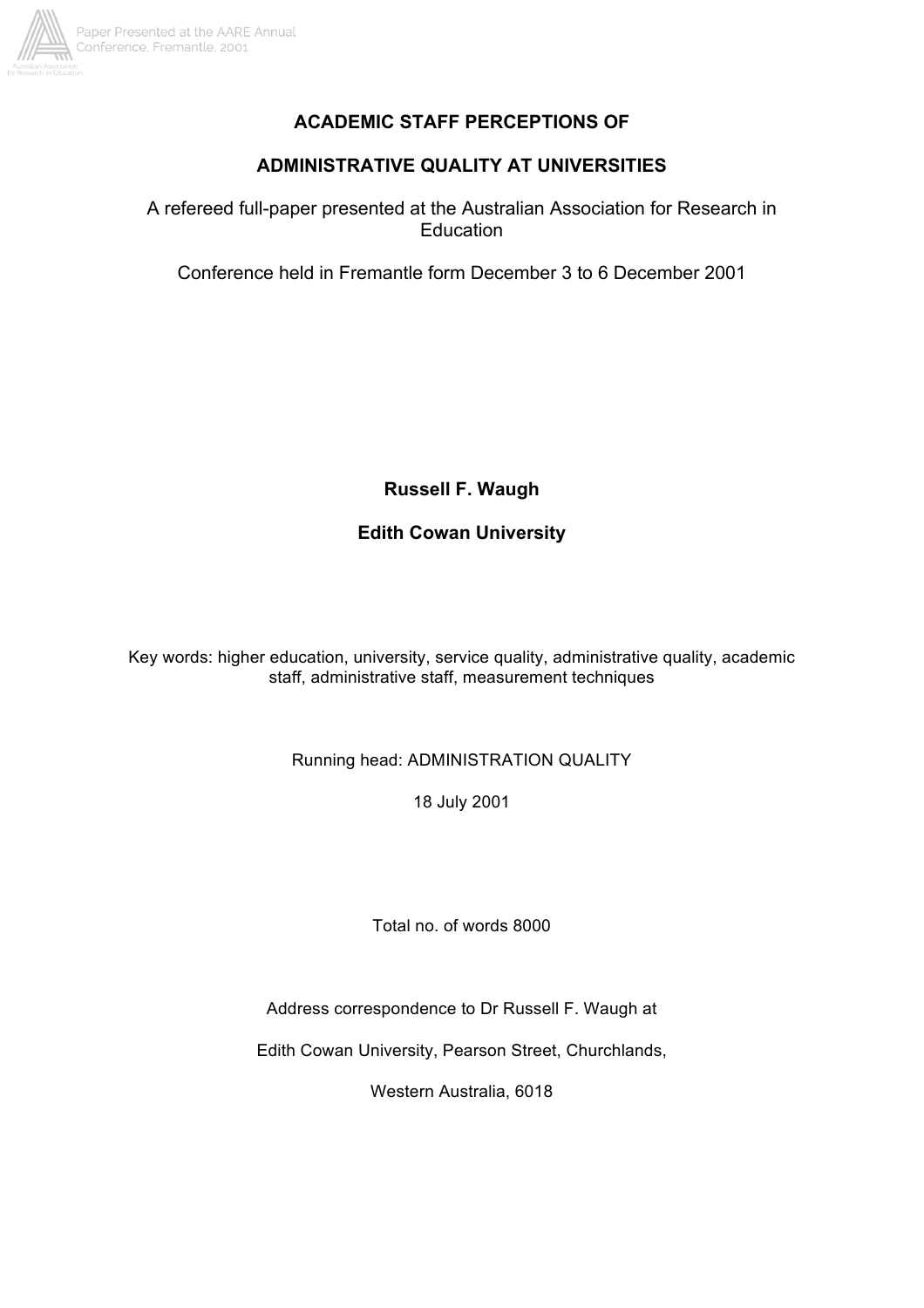

## ABSTRACT

This is a theoretical paper that gives direction as to how Administrative Quality at a university can be measured on an interval scale. The measure is based on a model of academic staff perceptions in relation to Central, Faculty or School administration (as the case may be). The Australian government has set up a new Australian University Quality Agency in 2001 and one of its objectives is to measure quality in administration (management). Academic staff perceptions ofAdministrative Quality are proposed to consist of two 1st order aspects, operationally defined by a number of 2nd order aspects. These are: Reliability and Responsiveness (Administrative Contact, Provision of Administrative Material, Confident and Dependable Administrative Advice and Advanced Notice of Administrative Changes), and Assurance and Empathy (Courteousness and Confidence in Contact, Individual and Understanding Contact and Feeling Secure Contact). The 21 stem-items measuring each 2nd order aspect are set up in Guttman patterns, conceptually ordered by increasing 'difficulty'. Academics are asked to respond to each of the 21 stem-items in two parts, conceptually ordered from 'easy' to 'hard': Ideally, this is what I think my university administration should do('easy'), and This is what my university administration actually does ('hard'). This model has been pilot tested successfully with a small sample (N=27) and is now ready for a full test.

# **ACADEMIC STAFF PERCEPTIONS OF**

# **ADMINISTRATIVE QUALITY AT UNIVERSITIES**

The Australian Minister for Education, Training and Youth Affairs in the Howard Liberal government, The Honourable Dr David A. Kemp MP, has indicated that an Australian University Quality Assurance Agency will be set up in 2001 (Kemp, December, 1999). There will be a distinction between two main functions. First, the accreditation function involving approval for new universities to operate, use words like 'university' and 'degree', and approve and accredit courses of study leading to degrees and university awards will continue to be the responsibility of States and Territories. A second function is the quality assurance process for universities and this will be administered by the Quality Assurance Agency. It is expected that the States and Territories will use common protocols and procedures that will be subject to periodical review by the Quality Assurance Agency. The Minister has indicated that the evaluation of quality will involve a 'whole of institution approach incorporating teaching and learning, research and management, both onshore and offshore' (Kemp, 1999, p6). It is this last aspect, management, and the measure of its quality, that is the subject of the present paper. However, before this is explained, there is a need to explain some background to the formation of the Australian University Quality Assurance Agency.

Since the late 1980s, Australian universities were being signaled that they would be called to account for the quality of education provided. Performance indicator was the then 'in-word'. Universities were asked to provide evidence of various Performance Indicators and government funding would be linked to the achievement of the indicators (Dawkins, 1988). The Honourable John Dawkins MP was the then Australian Minister for Employment, Education and Training in the Hawke Labor government. At the time, this topic was debated with some tension in universities. Tying funding to performance, especially when there are no good measures of performance that take account of various inputs and outputs, was considered to be bad practice and unfair. Professor Hattie, then at the University of Western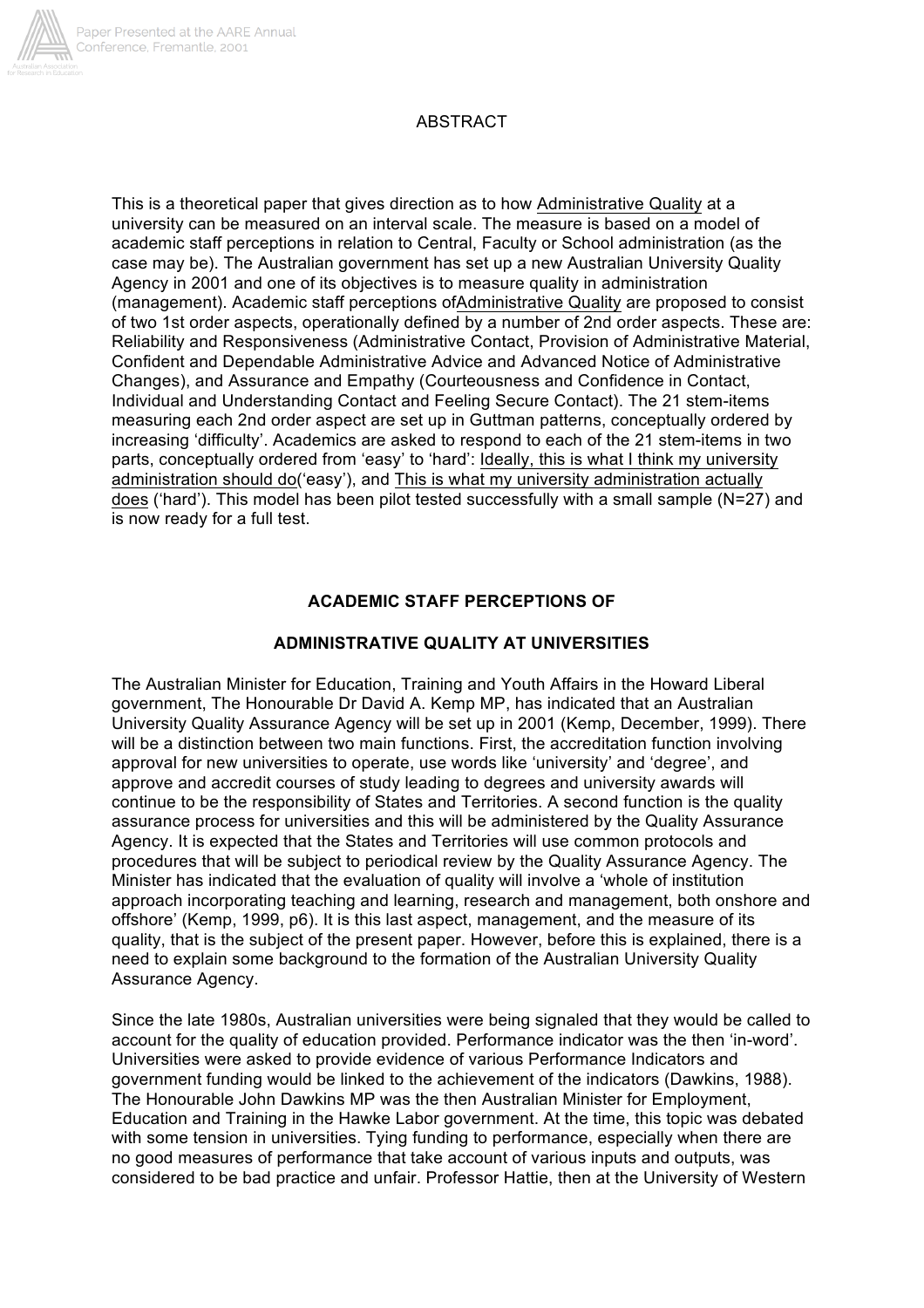

Australia, wrote about the problems with this approach in 1990, and he reflected the views of many academics. Performance indicators tended to be superficial and easily quantifiable such as absolute numbers of students … percentage of completions … flows of money … (Soutar and McNeil, 1996, p.72). Nevertheless, the first audit of quality at universities began in 1993, with two further quality audits in 1994 and 1995.

It was considered by many academics that there were at least four aspects driving the accountability movement in Australian universities. First, there was the general accountability for quality that 'invaded' the state governments in Australia across both the private and public sectors in the1980s. There seemed to be moves 'everywhere' to be more efficient, to 'downsize', to provide good service, and to be accountable. Second, there was the move by the Australian government to make university students pay a portion of their university fees. This had an 'in turn' effect by making students query the service being provided by academics that, in some cases, was found wanting by students. It was reported, for example, that the Australian government had received many complaints about poor teaching and a drop in academic standards at universities (Harman, 1994, p.29). Third, overseas students were paying full-fees at universities in Australia. These students were questioning the service provided and, in some cases, it was found wanting (Steadman and Dagwell, 1990). Four, Australian universities were in competition with universities from other countries for overseas students, and with each other, and this created another 'in turn' effect for accountability. They had to show that they were providing education as good as or better than other countries, and that their education was 'value for money'. In the United Kingdom, a Charter of Education required tertiary institutions to consider 'students as customers' and for academics to respond to student needs and requests (Department of Education, 1993). Many students seemed to like this general approach – it was a big change from the 'old' view when some academics were much more concerned about their research than about their students – and it had an 'in turn' effect on attitudes to quality by academics in other countries like Australia that were in competition for overseas students.

Viewing university students as customers created some tensions in universities (see Sharrock, 2000). Many academics did not believe that students were 'just customers' or that universities were 'to just give students what they wanted', including jobs (Sharrock, 2000). This was making universities too much aligned with businesses. It was then a view, not too far removed, for academics to be viewed as customers of university administration. Pitman (2000) examined the extent to which university staff perceived students and academics as customers in Australia. It was found that administrative staff has ambivalent feelings towards treating academics as customers and he highlighted interpersonal skills between the two groups as a major challenge facilitating customer service. On the other hand, administrative staff was more accepting of students as customers and staff incorporated a mentor role into the processes of dealing with students. Administrative staff related more closely to students as customers than to academics as customers. Robson (2000) investigated the relationship between general and non-general staff in higher education in Australia, United Kingdom, the Netherlands and Finland. It was found that general staff 'know their place', realise that their role is 'not the main game in higher education', and they do much to support and enhance student experiences. They know that they have to support academic staff in their main roles of research and teaching at institutions of higher education.

This leads to the problem for this paper. There is a need to be able to measure on a proper interval scale academic staff perceptions of administrative service; that is, to be able to make a measure of Administrative Quality in universities that is comparable across all universities. This view has support from Cliff (1994) in regard to higher education in New Zealand when he could find no good measures of service quality applicable to higher education. The best measure he found was from the business area (explained later). There is a need to have a theoretical model of administrative quality in higher education in the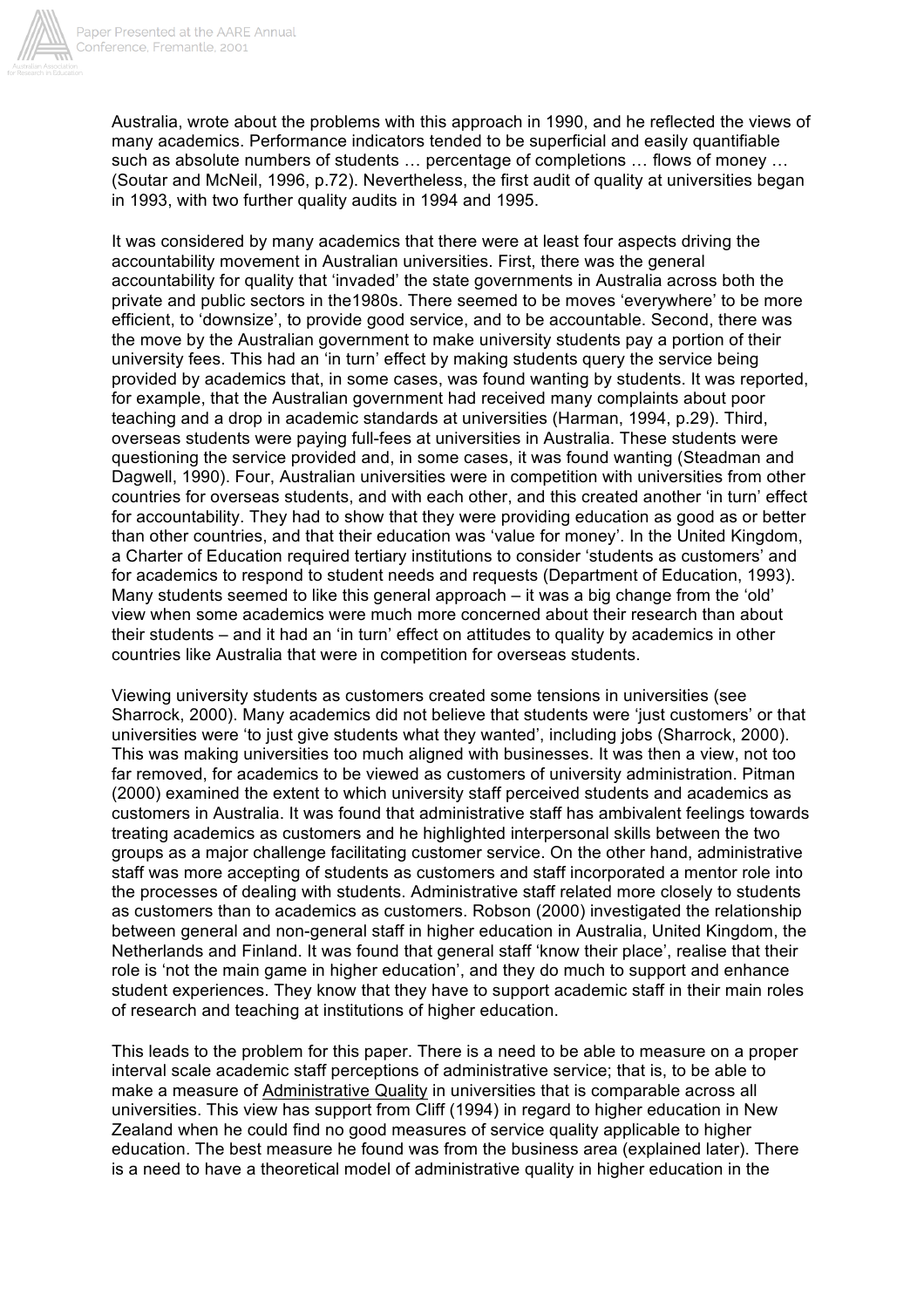

current climate, to test the model in various universities, and modify the model based on evidence. This paper proposes a model based on previous research and a method of testing the model using Rasch measurement to create a scale of Administrative Quality. There are three benefits from this. First, it would provide university administrators with knowledge about the quality of administration in their universities. Second, it would give government a research basis for monitoring quality of administration. Third, it will give tertiary institution researchers a theoretical model that they can test in a variety of universities and have comparability of quality of administration.

#### **Previous Research on Measuring Service Quality in Business**

Service has traditionally been a business term and the measurement of service quality had its beginnings in the business literature. Business has at least four conceptions of service quality (see Parasuraman, Zeithaml and Berry, 1988). One is perceived quality versus objective quality. Customers have a perception of quality that is different from marketers. Customers are more subjective than marketers. Marketers view service quality more conceptually than customers and customers are more likely to vary in their perception of quality than marketers. Two is perceiving quality as an attitude, an overall evaluation of a product or service. Customers think in terms of the characteristics of the service and its provider, and use criteria to evaluate quality. Attitude is perceived as an overall judgement relating to the 'goodness' of the service. Three is perceived satisfaction and usually relates to each specific service provided. Continued favourable incidents of satisfaction lead to customers developing a perception of high service quality. Four is expectations compared to perceptions. Customers perceive service quality by comparing their expectations with their perceptions of performance. Expectations are perceived as 'wants' or 'desires' by customers and lead to what services they think should be provided. This conception of service has been used to develop a scale of service quality in business (SERVQUAL). A search of the literature found that this was the best researched measure of service quality to date and that it could be adapted for use in higher education.

SERVQUAL (Parasuraman, Zeithaml and Berry, 1985) is a questionnaire designed to measure service quality that has been developed, refined and tested in the business area in recent years, 1985-1994 (see a series of publications Parasuraman, Zeithaml and Berry, 1994, 1993, 1991, 1988, 1986, 1985; Parasuraman, Berry and Zeithaml, 1991, 1990). SERVQUAL consists of five dimensions: Reliability, Assurance, Tangibles, Empathy and Responsiveness (see Figure 1) and is composed of 22 items answered by customers in a seven point Likert response set. The questionnaire is administered twice: once to gain customers' expectations and second to gain their perception of performance.

Place Figure 1 about here

 $-$ 

------------------------------

#### **Problems with SERVQUAL applied 'as is' at universities**

Seven general aspects of the SERVQUAL scale, if applied directly to measuring Administrative Quality in universities, are called into question. First, the scale contains one main aspect that is not applicable to universities. Tangibles, meaning the appearance of physical facilities, equipment, personnel and communication materials, would not be applicable to customer service in universities and hence can be deleted. Two, SERVQUAL is not designed to measure the Administrative Service provided to customers on one occasion and, at the same time, measure the Administrative Service provided to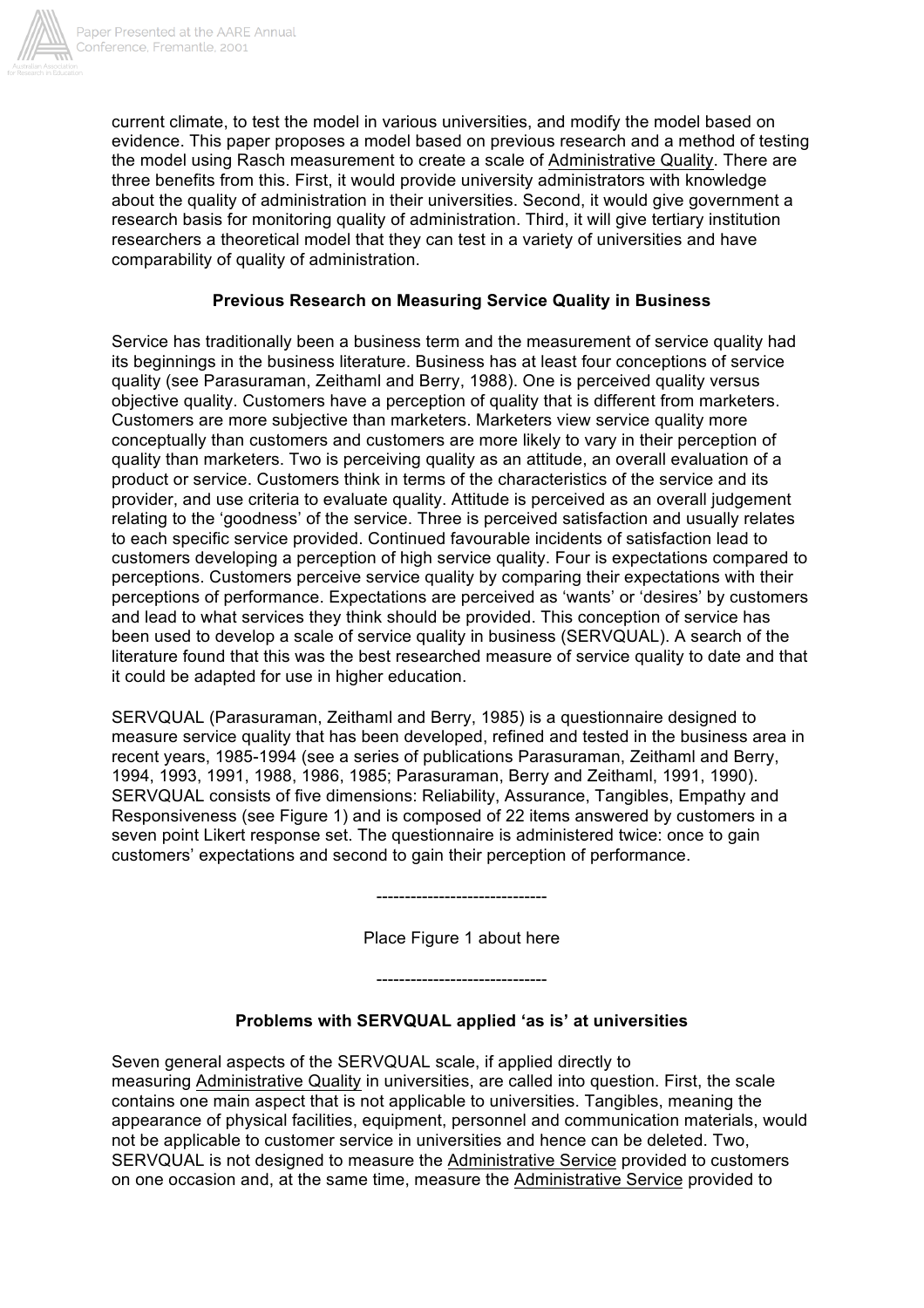

other customers on numerous occasions, and measure the Administrative Service for all on the same scale. Three, Likert (1932) response formats contain a discontinuity between the response categories of disagree and agree. That is, the response measurement format is not ordered from low to high and those who are undecided, don't want to answer, are unclear or just neutral, will answer the middle (neutral) category. This means there is a consequent interpretation problem for SERVQUAL using seven point responses (strongly agree to strongly disagree, with middle categories untitled). Four, SERVQUAL doesn't test the linkage of expectations and actual service by calibrating all measures of service and all item 'difficulties' on the same scale. Five, the items measuring Administrative Service are not separated into their sub-groups on the questionnaire, so that it is not clear to the customers what is being measured. Six, positively and negatively worded items are often mixed to avoid the fixed response syndrome (a common procedure in traditional measurement). There is some evidence that this causes an interaction effect between items in modern measurement models (see Andrich & van Schoubroeck, 1989). Consequently, it is considered better to word all items in a positive sense when using modern measurement models. Seven, the analysis of SERVQUAL has only been performed with traditional measurement programs and ordinal level scales. Modern measurement programs are now available to create interval level measures in which item 'difficulties' and customer measures of Administrative Quality can be calibrated on the same scale (see Andrich, 1988a, 1988b; Andrich, Sheridan, Lyne, and Luo, 2000; Rasch, 1960/1980; Wright, 1985). They also test the conceptual structure of Administrative Service, including their dimensional nature. Rasch measurement model analysis has been shown as appropriate to use in measuring variables like attitudes and quality (see Andrich, 1985, 1982; Waugh, 2001a,b, 1999,1998a,b; Wright and Masters, 1982, 1981).

#### Changes made to SERVQUAL

The following changes to SERVQUAL were made to overcome the seven problems referred to above and to make the new scale applicable to measuringAdministrative Quality at universities. The new stem-items for the scale were based on a model of two 1st order aspects defined by a number of 2nd order aspects. Twenty-one stem-items based on the four aspects of Administrative Quality in SERVQUAL (tangibles was deleted) were devised to apply to academics at university. These stem-items were combined into two 1st order aspects in order to provide a more logical and consistent structure, applicable to universities (see Figure 2). Each stem-item was answered in two response sets: Ideally, this is what I expect my university administration to do, and This is what my university administration actually does. The items were ordered under their respective sub-group names that make it clear to academics what aspects are being measured. They were written in a positive sense, so as to be applicable to the new response format. The response format was changed in two ways. First, two columns were added for responses, one for Ideally, this is what I expect my university administration to do, and This is what my university administration actually does. Second, the response categories were changed to an ordered format to provide an ordered measurement structure: rarely or on no occasions, on some occasions, on most occasions, and on all or nearly all occasions. This measurement structure allows for an academic who is only a customer a few times, as well as for academics who are customers on many occasions. There are now 21 items relating to Ideally, this is what I expect my university administration to do and, in direct correspondence, 21 items relating to This is what my university administration actually does. A sample is given in Figure 3 and the full scale is given in the Appendix . Data relating to the questionnaire could be collected and analyzed with a recently developed Rasch measurement model computer program (Andrich, Sheridan, Lyne and Luo, 2000) in order to create a scale of Administrative Quality and test its conceptual structural.

------------------------------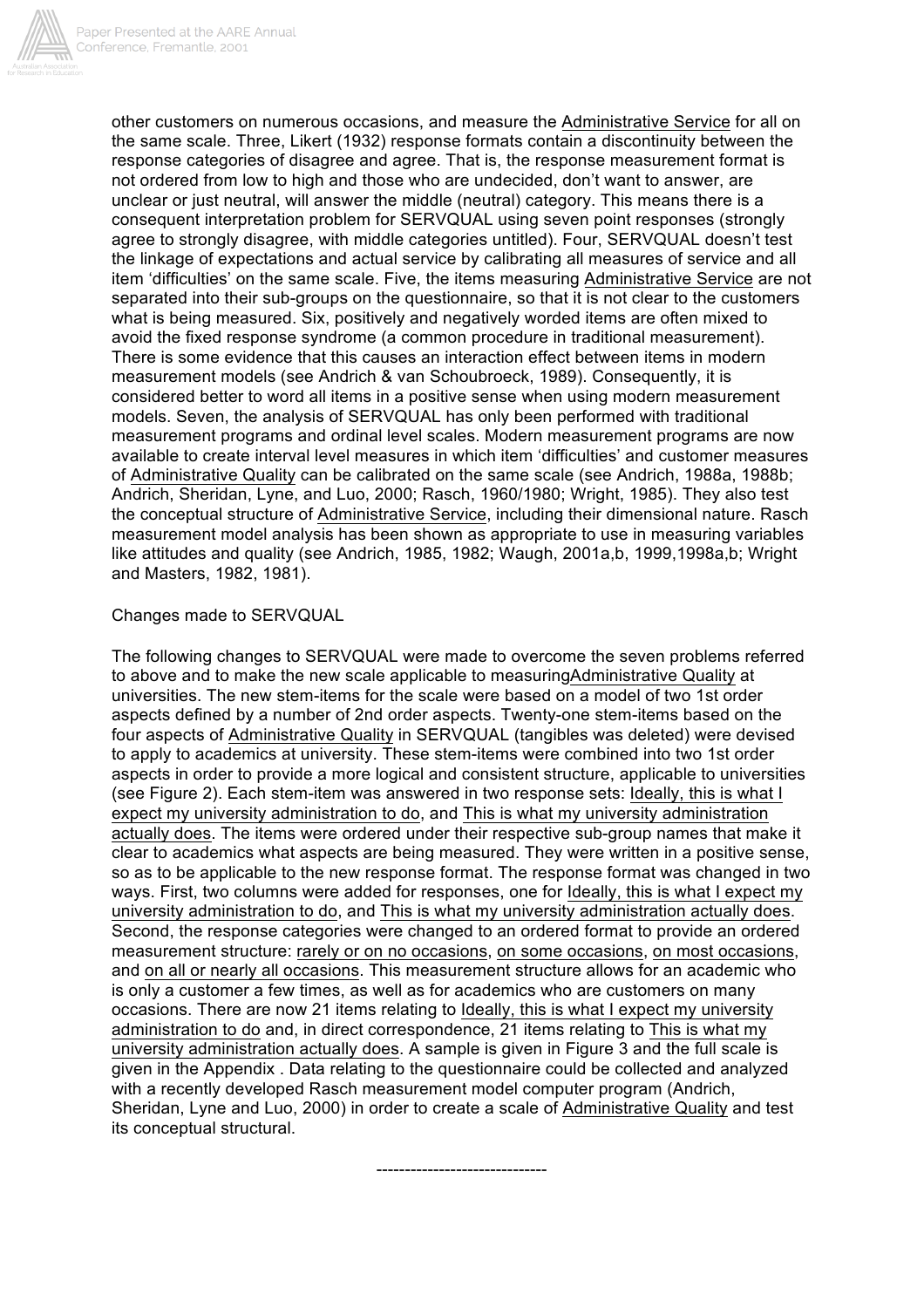

Place Figure 2 about here

------------------------------

#### **Criteria for measurement**

Seven measurement criteria have been set out by Wright and Masters (1981) for creating an interval level scale that measures a variable (see also Wright, 1985). They are, first, an evaluation of whether each item functions as intended. Second, an estimation of the relative 'difficulty' of each valid item along the scale that is the same for all persons is required. Third, an evaluation of whether each person's responses form a valid response pattern is checked. Four, an estimation of each person's relative score (attitude or achievement) on the scale is created. Five, the person scores and the item scores must fit together on a common scale defined by the items and they must share a constant interval from one end of the scale to the other so that their numerical values mark off the scale in a linear way. Six, the numerical values should be accompanied by standard errors which indicate the precision of the measurements on the scale; and seven, the items should remain similar in their function and meaning from person to person and group to group so that they are seen as stable and useful measures. These criteria are used in the computer program Rasch Unidimensional Measurement Models (RUMM) (Andrich, Sheridan, Lyne and Luo, 2000).

#### Measurement Model

The application of a Rasch measurement model to create a scale has advantages over the use of Classical measurement. A Rasch procedure produces scale-free measures and sample-free item 'difficulties' (Andrich, 1988b; Rasch, 1980/60; Wright and Masters, 1982). The mathematics of a Rasch model produces differences between pairs of measures and pairs of item 'difficulties' that are sample independent. Rasch methods produce interval level scales. That is, equal differences between numbers on the scale represent equal amounts of the measures, just as the differences between 1 and 2 cm. and between 5 and 6cm. represent equal amounts of length.

In Classical measurement, where the measures are the sums of scores on the items and the item 'difficulties' are not calibrated on the same scale as the measures, the measures are strictly sample dependent. Classical measurement cannot produce anything better than a ranking scale that will vary from sample to sample. The goal of a proper scale for Administrative Quality (a scale akin to a ruler) cannot be accomplished through Classical measurement.

In Rasch measurement, when all the items fit the measurement model, there is a predominant single trait influencing all persons who answer all the items. Recently, DeMars (2001) and Fan (1998) have found that person ability measures using Classical measurement gave comparable results to those using a Rasch Measurement Model. This implies that there is no need for a Rasch analysis, and that summing individual item scores in a variable is good enough. However, this is misleading. Fan (1998, p.368) also says that the results for the one-parameter Rasch model 'should be viewed with extreme caution' (p.368) because 30% of the items miss-fitted the one-parameter Rasch model. DeMars (2001) found similar results, with similar examples of miss-fitting items, and gives a similar caution when commenting on the one-parameter model. The problem here is that one doesn't know, in advance, which items to use in the scale. A Rasch analysis is needed to determine which items fit the conceptual model and the measurement model. A Rasch analysis is also needed to produce a proper scale in which both measures and item 'difficulties' are calibrated together, which classical measurement does not do. A Rasch analysis also tells the researcher which items to delete because they are not part of the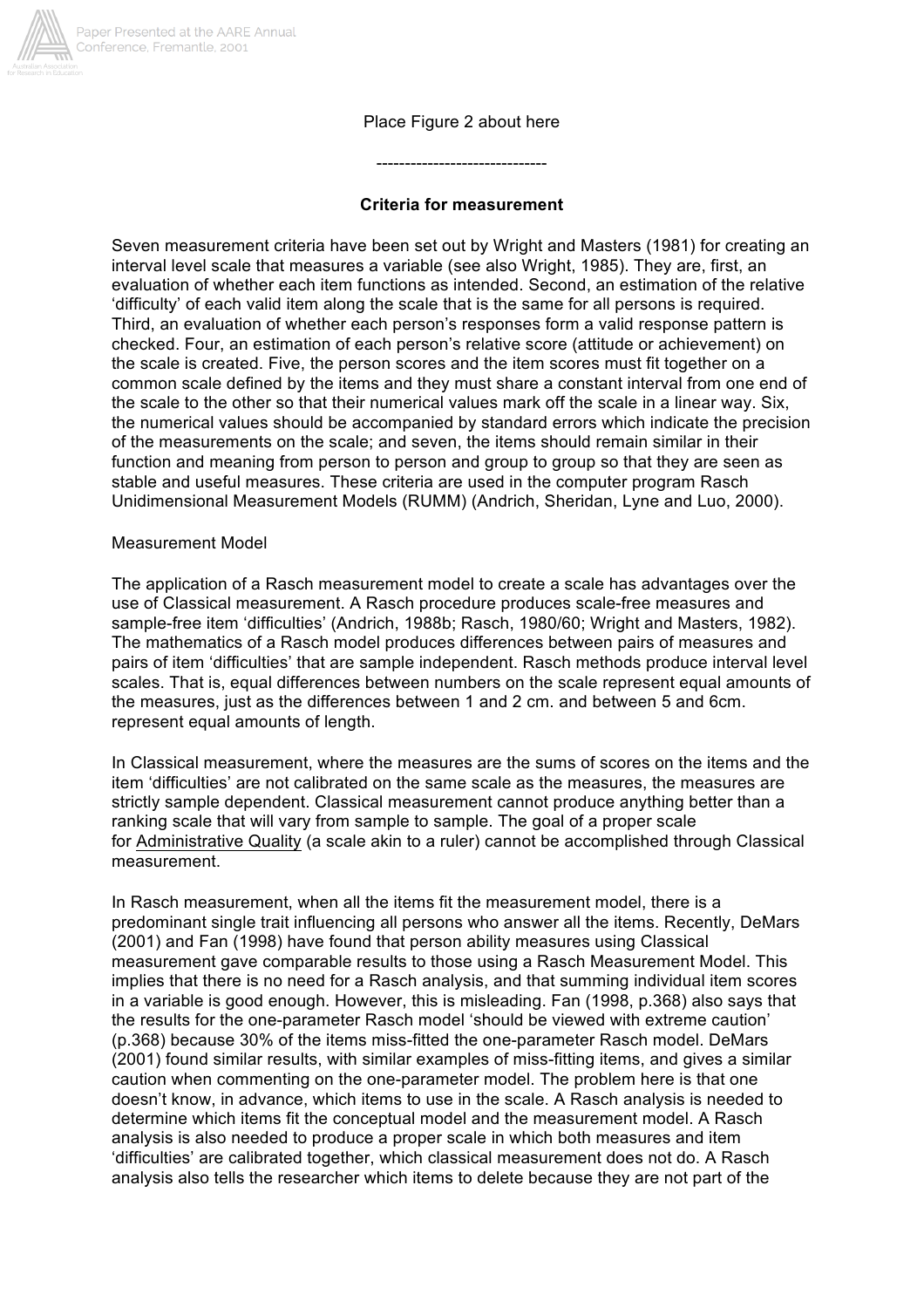

predominant trait, thus reducing the contribution of 'noise' to the measure. A counter claim is that content validity is decreased by deleting items that seem to be conceptually valid and that Classical measurement then provides higher content validity by using more of the conceptually valid items.

Rasch measurement requires the discrimination factor to be the same for all the items to form a proper scale and the wording of items is important in gaining that item fit. A small change in the wording can make a difference in whether items fit a Rasch analysis. Many items are often deleted in Rasch analysis so that the discrimination condition can be fulfilled. On the other hand, Classical measurement allows the discrimination of the items to vary considerably. Factor analysis and inter-item correlations determine which items 'hang together' to produce a scale in Classical measurement.

The zero point on the scale does not represent zero Administrative Quality. It is an artificial point representing the mean of the item difficulties, calibrated to be zero, in Rasch measurement. It is possible to calibrate a true zero point, if it can be shown that an item represents zero Administrative Quality. There is no true zero point in the proposed scale. In Classical measurement there is no true zero point either, but the difficulties of the items are not calibrated against the measures and are often not conceptualised and calibrated to form a scale of items from 'easy' to 'hard'. In Rasch analysis, items are conceptualised and created initially in a scale from 'easy' to 'hard', and the data analysis tests this conceptualisation.

The RUMM computer program (Andrich, Sheridan, Lyne and Luo, 2000) parameterises an ordered threshold structure, corresponding with the ordered response categories of the items. The thresholds are boundaries located between the response categories and are related to the change in probability of responses occurring in the two categories separated by the threshold. When the thresholds are ordered in line with the ordered response categories, the data fit the Rasch measurement model better. No check is normally made that persons answer the response categories consistently and logically in Classical measurement.

The RUMM program substitutes the parameter estimates back into the model and examines the difference between the expected values predicted from the model and the observed values using two tests of fit: one is the item-trait interaction and the second is the itemperson interaction.

The item-trait test-of-fit (a chi-square) examines the consistency of the item parameters across the person measures for each item and data are combined across all items to give an overall test-of-fit (see Andrich and van Schoubroeck, 1989, pp479-480 for the equations). This shows the collective agreement for all item 'difficulties' across persons of differing Administrative Quality measures along the scale. No such check is normally done on this aspect in Classical measurement.

The item-person test-of-fit examines both the response patterns for persons across items and for items across persons. It examines the residual between the expected estimate and the actual values for each person-item summed over all items for each person and summed over all persons for each item (see Styles and Andrich, 1993, p.914 or Andrich and van Schoubroeck, 1989, p.482 for the equations). The fit statistics approximate a distribution with an expected mean near zero and a standard deviation near one, when the data fit the measurement model. Negative values indicate a response pattern that fits the model too closely (probably because response dependencies are present, see Andrich, 1985) and positive values indicate a poor fit to the model (probably because other measures ('noise') are present). Again, no checks are done on this aspect in Classical measurement.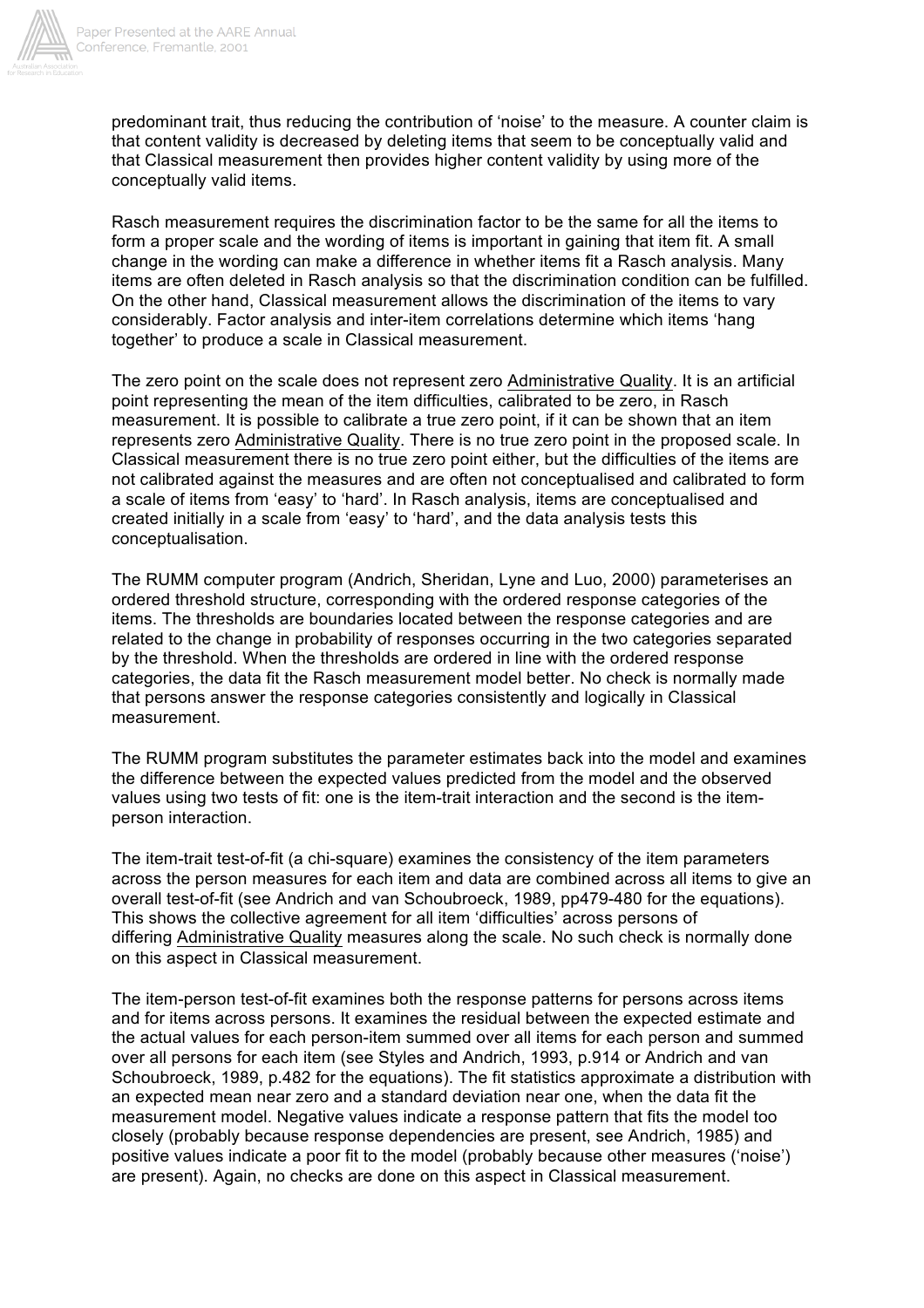

# Limitation to Rasch modelling

In Rasch measurement, one can use a model to fit the data (traditional approach) or model the data to fit strict measurement criteria (Rasch approach). The traditional approach has been to produce a complex measurement model to fit the data using, for example, two person parameters (ability and guessing) and two item parameters ('difficulty' and discrimination) to form a model that would predict the data. The Rasch approach uses strict measurement criteria (described elsewhere in this paper) so that only items which fit the criteria can be ordered from 'easy' to 'hard' to form an interval level scale. These are the valid items measuring the variable. While there are disagreements about the two approaches (see Andrich, 1989; Divgi, 1986; Goldstein, 1980, 1979: Traub, 1983), the Rasch approach offers three advantages. First, it only uses items that fit the measurement criteria to form a valid measure of the variable. A check is made to see that persons respond to the valid items in a logical and consistent manner to form a scale and so 'noise' is considerably reduced. (In traditional measurement, groups of items as factors are identified, but no check is made that the item responses are answered in a logical and consistent pattern to form a scale). Second, the Rasch method creates an interval scale where items are ordered from 'easy' to 'hard' on the same scale as the Administrative Quality measures. This is not done in traditional measurement which only creates ordinal or ranking level measures. Third, it enables the items relating to Ideally, this is what I expect my university administration to do, and This is what my university administration actually does to be calibrated on the same scale simultaneously. Traditional techniques use correlations between the two aspects, without any simultaneous calculations. This typically produces low positive correlations in conflict with theory.

# **Model and Measurement of Academic Staff Perceptions of Administrative Quality**

It is expected that the formation of academic staff perceptions of Administrative Quality at a university is likely to be a complex process. While it may be difficult to understand the process of its formation for every academic, it ought to be possible to build a model, based on some main aspects, that provides considerable help to university administrators charged with administering a quality service. It ought also to be possible to make some periodic measures of academic staff perceptions of Administrative Quality to discover any changes in administrative service, as perceived by staff, reasonably quickly. We should be able to improve considerably our current methods of monitoring and detecting changes in administrative service quality.

The model was based on four simple ideas that when integrated would help explain academic staff perceptions of Administrative Quality as a complex variable. The first involved the creation of a structure based on two main aspects Reliability and Responsiveness, and Assurance and Empathy, with each operationally defined by a number of sub-aspects. Reliability and Responsiveness was defined by the sub-aspects Administrative contact, Provision of administrative material, Confident and dependable administrative advice, and Advanced notice of administrative changes. Assurance and Empathy was defined by the sub-aspects Courteousness and confidence, Individual and understanding contact, and Caring and secure contact. The second involved creating stemitems in an ordered pattern by 'difficulty' within each sub-aspect. The structure of academic staff perceptions of Administrative Quality was then based on sub-sets of stem-items in patterns of ordered 'difficulty', each aligned from 'easy' to 'hard'. The third involved an ordered response set of categories for each of the stem-items. These areIdeally, what I think university administration should do, (expected to be 'easy' on average) and What my university administration actually does (expected to be 'harder' on average). What I think university administration should actually do, ideally was expected to be stated by the academics in terms of how often this happens (rarely or none, some, most, or every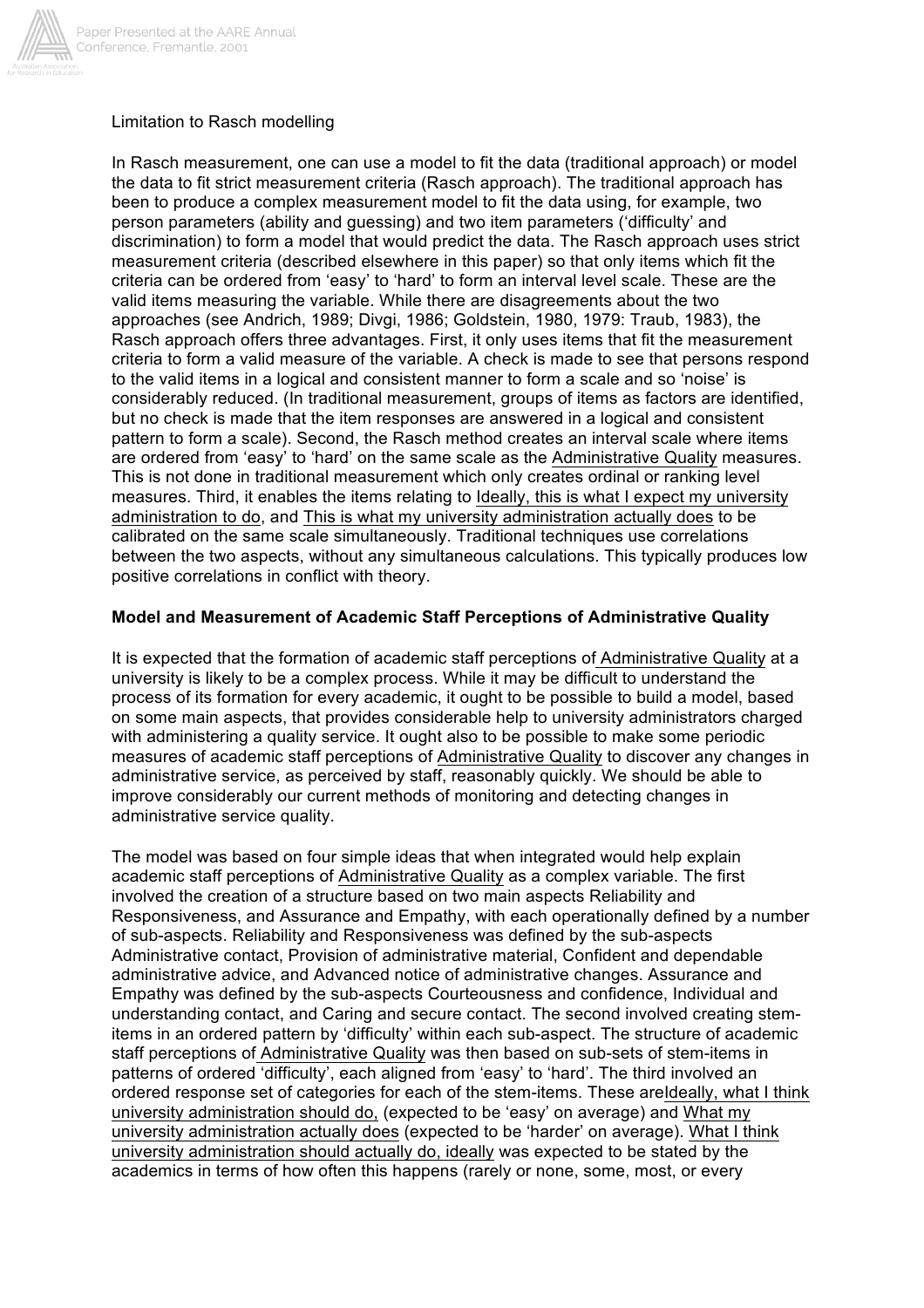

occasion). It was expected that this would reflect the academics' needs and expectations, all internally and covertly contained within the their minds, but now generally expressed in terms of what they expect to happen at university. What my university administration actually does was expected to be stated in terms of their experiences with administrative staff. The fourth involved calibrating all the 'difficulties' of the items (from 'easy' to 'hard') onto the same scale as the measures of Administrative Quality (from low to high), using a Rasch Measurement Model.

# **A New Scale of Academic Staff Perceptions of Administrative Contact**

The following material provides an example of the conceptual and model thinking involved with the construction of the scale for one of the sub-groups, Individual and Understanding Contact, under Assurance and Empathy.

Expected Ordering by 'Difficulty' Pattern for the Items

It was expected that most academics would find it 'easy' to say that they think that ideally, administration can be expected to Provide individual attention to their administrative queries (item 31). It is expected that there would be some variation in academic responses around this. It is expected that most academics would find it 'harder' to say that they think administration Provides individual attention, in a caring and understanding way, to their administrative queries (item 33) and that there would be some variation around this. This is because item 33 involves 'a little bit more individual understanding and contact' conceptually than item 31. It is expected that most academics would find it 'harder still' to say that they think that administration Provides individual and prompt attention from understanding staff who are always available during office hours for administrative queries (item 35) and that there would be some variation around this. This is because item 35 involves 'a little bit more individual and understanding contact' conceptually than item 33. So it was expected that these three stem-items would form an ordered pattern of responses by 'difficulty', on average, from 'easy' to 'hard', when academics reported that this is Ideally, what I expect university administration to do. This is the vertical ordering of stem-items by 'difficulty' in the questionnaire set out in Figure 3 (see also the Appendix).

Similarly, it was expected that this vertically ordered pattern of 'difficulties' for the academics' views of Ideally, what I expect university administration to do in relation to the three stemitems (as explained above) would be repeated for their views of This is what my university actually does (items 32, 34, 36). These patterns can be seen in Figure 3. That is, for academic views of This is what my university administration actually does, the items would be ordered in 'difficulty' from 32 ('easiest') through 34 ('harder') to 36 ('hardest').

There is also a horizontal ordering of items by 'difficulty'. For example using items 31 and 32, academics are expected to find it 'easy' to say that Ideally, my university administration should provide individual attention to my administrative queries on every occasion and 'harder' to say that My university administration actually does provide individual attention to my administrative queries on every occasion. This horizontal ordering by 'difficulty' is expected to occur for items 33 and 34, and also for items 35 and 36, in the same sub-group.

A similar pattern of ordering by 'difficulty' in both the vertical and horizontal directions are expected for items in the other sub-groups, by similar reasoning.

-------------------------------

Place Figure 3 about here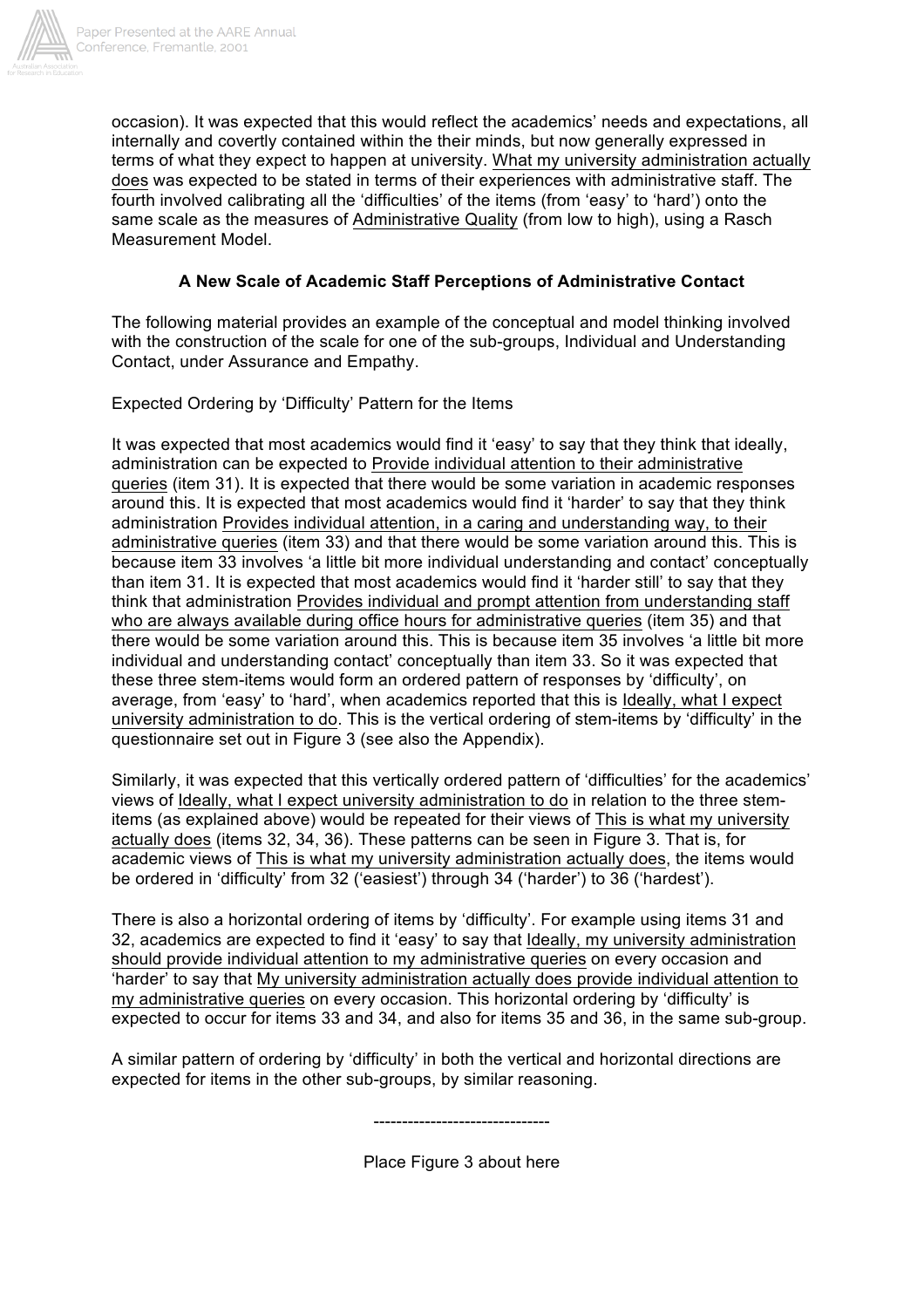

**Pilot Testing**

-------------------------------

The questionnaire has been pilot tested with academics (N=27) at an Australian university. The results supported the model. Items were ordered by 'difficulty' from 'easy' to 'hard' vertically within each sub-group, as conceptualised in the model. Similarly, items were ordered from 'easy' to 'hard' horizontally within each sub-group, as conceptualised in the model. The questionnaire is now ready for testing across universities.

#### **How the Questionnaire can help Administrators Monitor Administrative Quality**

The Administrative Quality questionnaire can help university administrators monitor the provision of service quality. First, it can be used as a partial checklist to remind the service providers to take account of all the aspects affecting Administrative Quality, as they go about their daily administrative work. Second, theAdministrative Quality questionnaire can be administered to groups of academics on a repeated measure basis, as required, so that Administrative Quality can be monitored. The scale produced is at the interval level and can be used nation-wide to compare administrative service, if that is required. The focus can be on Central, Faculty or School administration, as the case may be.

The Rasch measurement model computer program (Andrich, Sheridan, Lyne, and Luo, 2000) will calculate the 'difficulties' of each of the items that fit the model and, on the same scale, it will calibrate the Administrative Quality measure for each academic in line with the university's service provided.

By examining the item 'difficulties' for each of the three aspects response aspects (Ideally, this is what I expect my university administration to do, and This is what my university administration actually does), it will be possible to see if these are ordered from 'easy' to 'hard' as predicted by the model. By examining the mean item 'difficulties' for each of the sub-groups, it will be possible to see which sub-groups are 'easy' and which are 'hard'. The 'easy' items and the 'easy' sub-groups are those with which most academics have a positive view. These are the ones for which administrators have provided good service, in the view of the academics, although it does depend on the wording of the items. The 'hard' items and sub-groups are those with which academics find it most 'difficult' to have a positive view of the service provided (although again, it depends on the wording of the item). So while the item 'difficulties' for each of the responses Ideally, this is what I expect my university administration to do, and This is what my university administration actually does will vary from stem-item to stem-item, for any particular item their' difficulties' will be ordered from 'easy' to 'hard'.

#### **Conclusions**

The issue of Administrative Quality provided by universities in Australia is to be examined by a new Australian University Quality Assurance Agency set up by the Australian government from 2001. The issue of how Administrative Quality is to be measured is still to be determined by that Agency. A search of the literature for measures of Administrative Quality has revealed none suitable for universities. A model of Administrative Quality was created from a recent model of service quality, used in the business area, and an instrument used to measure of service quality, SERVQUAL. The model has been revised and adapted for use in universities.

The new model is based on two main aspects, Reliability and Responsiveness, and Assurance and Empathy. Reliability and Responsiveness is operationally defined by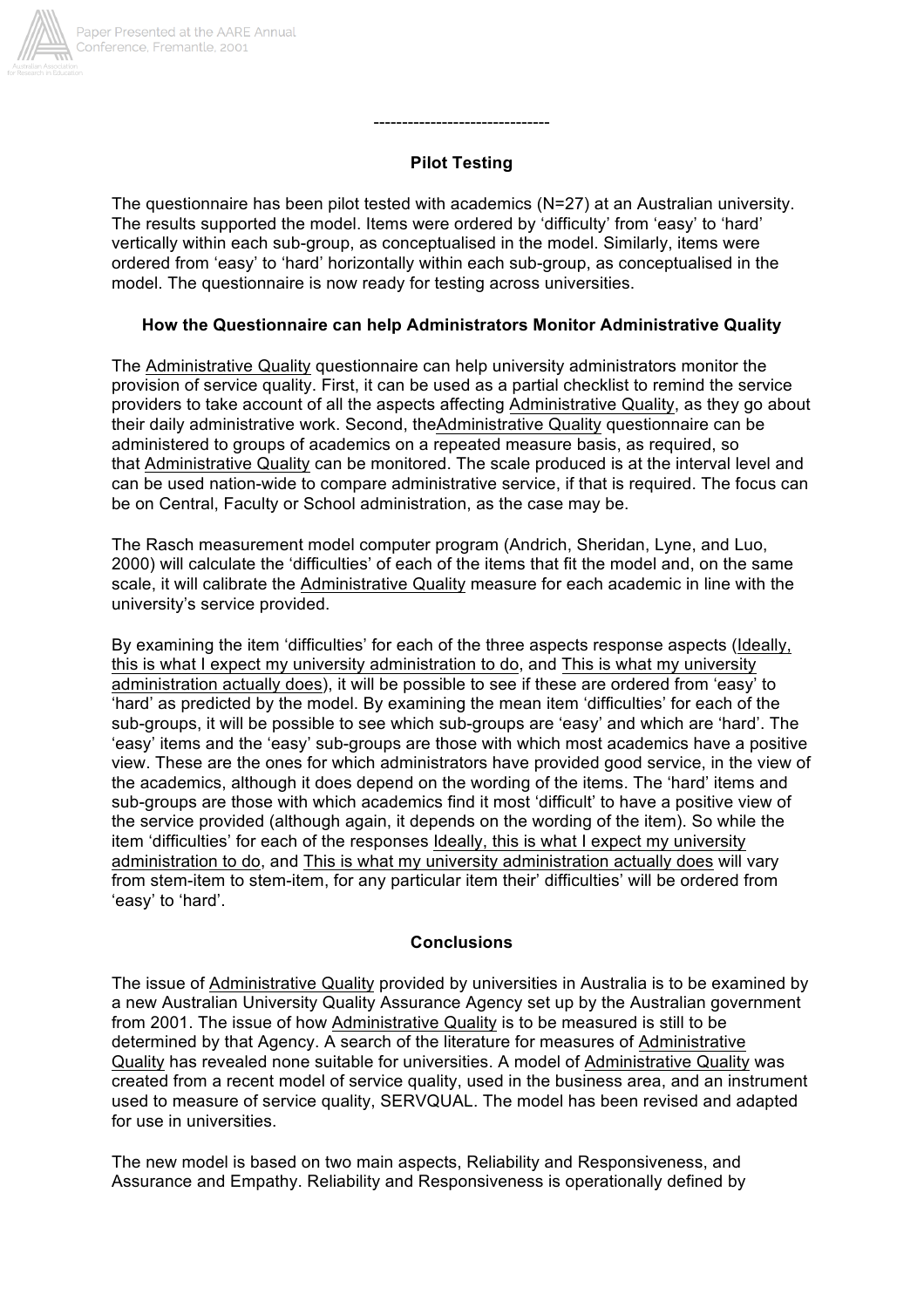

Administrative contact, Provision of administrative material, Confident and dependable administrative advice, and Advanced notice of administrative changes. Assurance and Empathy is operational defined by Courteousness and confidence in contact, Individual and understanding contact, and Caring and secure contact. A questionnaire of Administrative Quality, based on the model was devised. The items of the questionnaire were conceptualised in Guttman patterns of 'difficulty' within each sub-group. This paper should be of help to tertiary education administrators and tertiary institution researchers who wish to measureAdministrative Quality on a proper interval-level scale using the recently developed computer program RUMM (Andrich, Sheridan, Lyne and Luo, 2000). Another advantage here is that the research would be testing a theoretical model of Administrative Quality and that there is the potential to advance our theoretical understanding of the measurement of service quality at tertiary institutions.

#### **References**

Andrich,D.(1989), "Distinctions between assumptions and requirements in measurement in

the Social sciences", in Keats, J.A., Taft, R., Heath, R.A. and Lovibond, S. (Eds.), *Mathematical and Theoretical Systems,* pp. 7-16*,* Elsevier Science Publishers, Amsterdam (North Holland).

Andrich, D. (1988a), "A General Form of Rasch's Extended Logistic Model for Partial Credit

Scoring"*, Applied Measurement in Education,* Vol. 1 No. 4, pp. 363-378.

Andrich, D. (1988b), "*Rasch Models for Measurement"*, Sage university paper on

quantitative applications in the social sciences, series number 07/068, Sage

Publications, Newbury Park, CA.

Andrich,D.(1985), "A latent trait model for items with response dependencies: Implications

for test construction and analysis", in Embretson, S. E. (Ed.), *Test design:*

*developments in psychology and psychometrics* (pp. 245-275), Academic

Press, Orlando.

Andrich,D.(1982), "Using latent trait measurement to analyse attitudinal data: a synthesis of viewpoints", in Spearitt, D. (Ed.), *The improvement of measurement in education and psychology,* (pp. 89-126), ACER, Melbourne.

Andrich, D., Sheridan, B., Lyne, A., and Luo, G. (2000), "*RUMM: A Windows-based Item*

*Analysis Program Employing Rasch Unidimensional Measurement Models*",

Murdoch University, Perth, WA.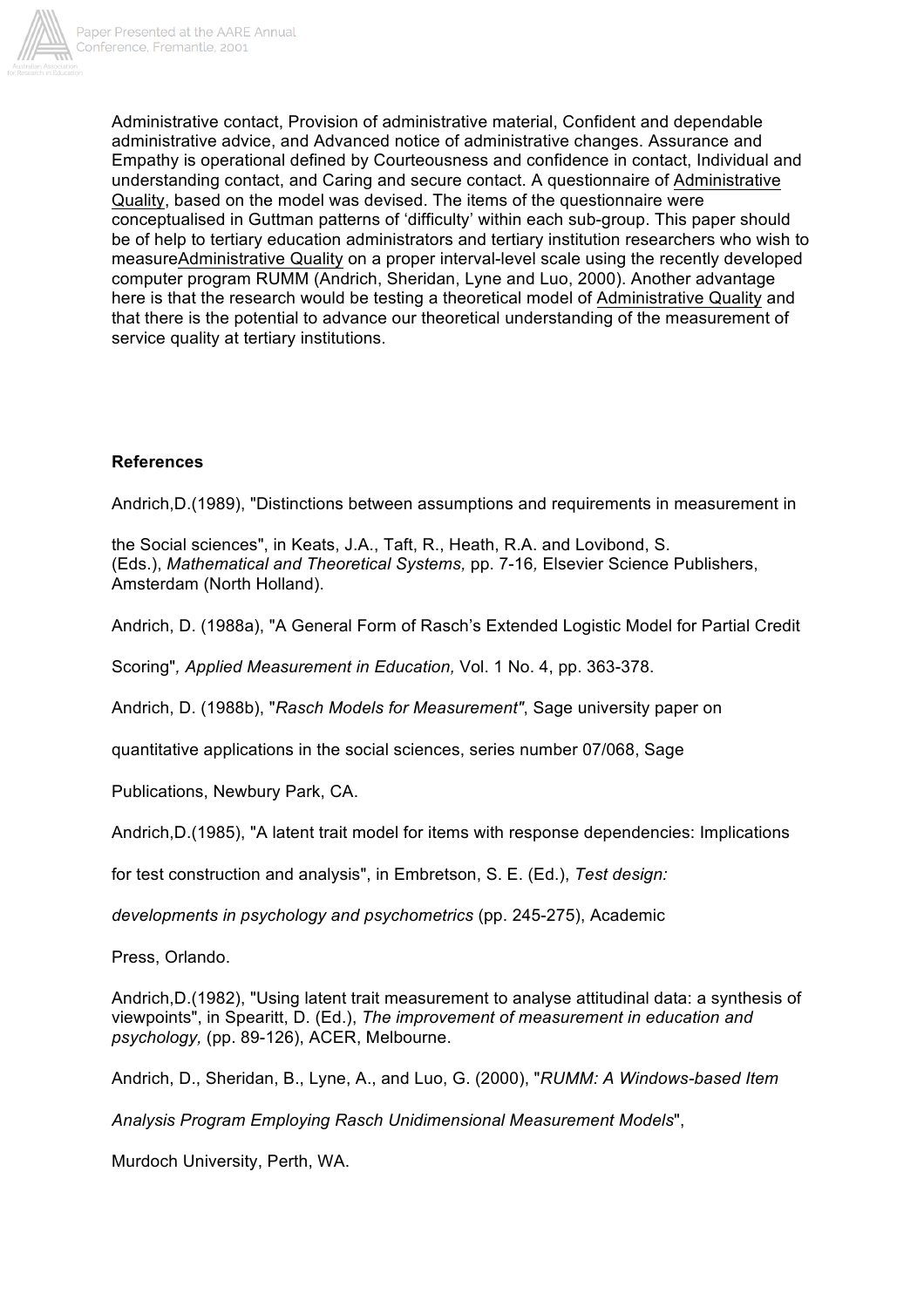

Andrich, D. and van Schoubroeck, L. (1989), "The General Health Questionnaire: A psychometric analysis using latent trait theory", *Psychological Medicine*, Vol.19, pp.469-485. Buttle, F. (1996), "SERVQUAL: review, critique, research agenda", *European Journal of Marketing*, Vol. 30 No. 1, pp.8-32.

Cliff, A. (1994), "Measuring quality in New Zealand polytechnics", *Journal of Tertiary Education Administration*, Vol.16 No.1, pp.45-53.

Dawkins, J.S. (1988), Higher Education: A policy statement, AGPS, Canberra.

DeMars, C. (2001), "Group differences based on IRT scores: Does the model matter?"

*Educational and Psychological Measurement*, Vol.61 No.1, pp.60-70.

Department of Education. (1993), *The Charter for Higher Education*, HMSO, London.

Divigi, D.R. (1986), "Does the Rasch model really work for multiple choice items? Not if

you look closely", *Journal of Educational Measurement*, Vol.23 No.4, pp.283-298.

Fan, X. (1998), "Item response theory and classical test theory: An empirical comparison of

their item/person statistics"*, Educational and Psychological Measurement,* Vol.58,

pp.357-381.

Goldstein, H. (1980), "Dimensionality, bias, independence and measurement scale problems

in latent trait test score models", *British Journal of Mathematical and Statistical Psychology*, Vol.33, pp.234-246.

Goldstein, H. (1979), "Consequences of using the Rasch model for educational assessment",

*British Journal of Educational Research*, Vol.5, pp.211-220.

Harman, G. (1994), "Australian higher education administration and the quality assurance

movement", *Journal of Tertiary Education Administration*, Vol.16 No.1, pp.25-43

Hattie, J. (1990), "Performance indicators in education", *Australian Journal of Education*,

Vol. 34 No.3, pp.249-276.

Kemp, D.A. (1999), Quality assured: A new Australian Quality Assurance Framework for university education, speech given by The Hon. Dr D.A. Kemp, Federal Minister for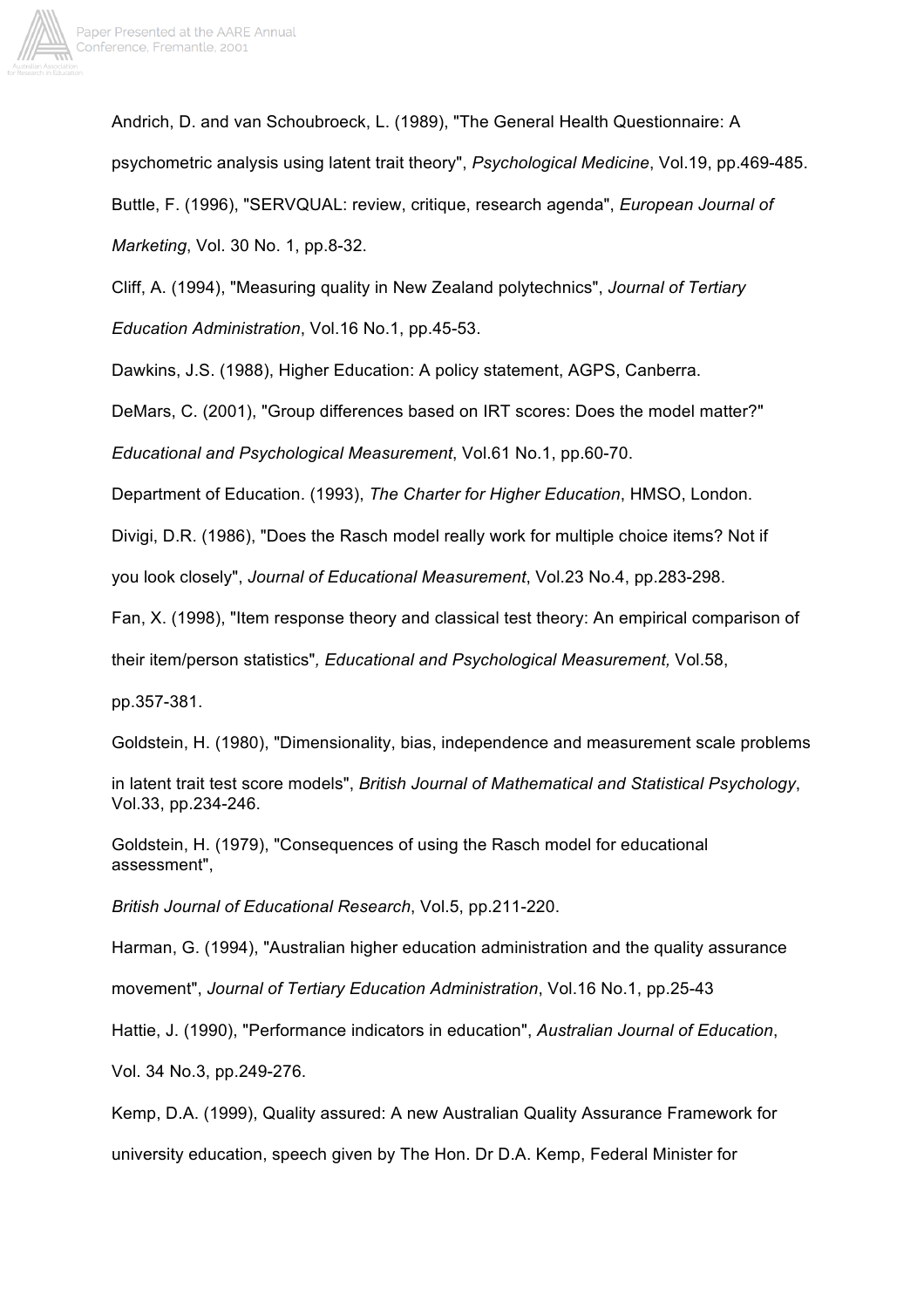

Education, Training and Youth Affairs at the seminar on the New Quality Assurance Framework, in Canberra, Australia, 10 December 1999.

(http://www.deet.gov.au/archive/ministers/kemp/dec99/ks101299.htm)

Likert, R. (1932), "A technique for the measurement of attitudes", *Archives of Psychology*, No. 140.

Parasuraman, A., Berry, L.L. and Zeithaml, V.A. (1991), "Perceived service quality as a customer-based performance measure: An empirical examination of organizational barriers using an extended service quality model", *Human Resource Management*, Vol.30 No.3, pp.335-364.

Parasuraman, A., Berry, L.L. and Zeithaml, V.A. (1990), "*An empirical examination of relationships in an extended service quality model"*, Marketing Science Institute,

Cambridge, MA.

Parasuraman, A., Zeithaml, V.A. and Berry. L.L. (1994), "Reassessment of expectations as a

comparison standard in measuring service quality: implications for future research",

*Journal of Marketing*, Vol.58 , January, pp.111-124.

Parasuraman, A., Zeithaml, V.A. and Berry. L.L. (1993), "Research note: more on improving service quality measurement", *Journal of Retailing*, Vol.69 No.1, pp.140-147.

Parasuraman, A., Zeithaml, V.A. and Berry. L.L. (1991), "Refinement and reassessment of the SERVQUAL scale", *Journal of Retailing*, Vol.67 No.4, pp.420-450.

Parasuraman, A., Zeithaml, V.A. and Berry. L.L. (1988), "SERVQUAL: A multiple-item scale for measuring consumer perceptions of service quality", *Journal of Retailing*, Vol.64 No.1, pp.12-37.

Parasuraman, A., Zeithaml, V.A. and Berry. L.L. (1986), "SERVQUAL: A multiple-item scale for measuring customer perceptions of service quality", *Journal of Retailing*, Spring, pp.12-40.

Parasuraman, A., Zeithaml, V.A. and Berry. L.L. (1985), "A conceptual model of service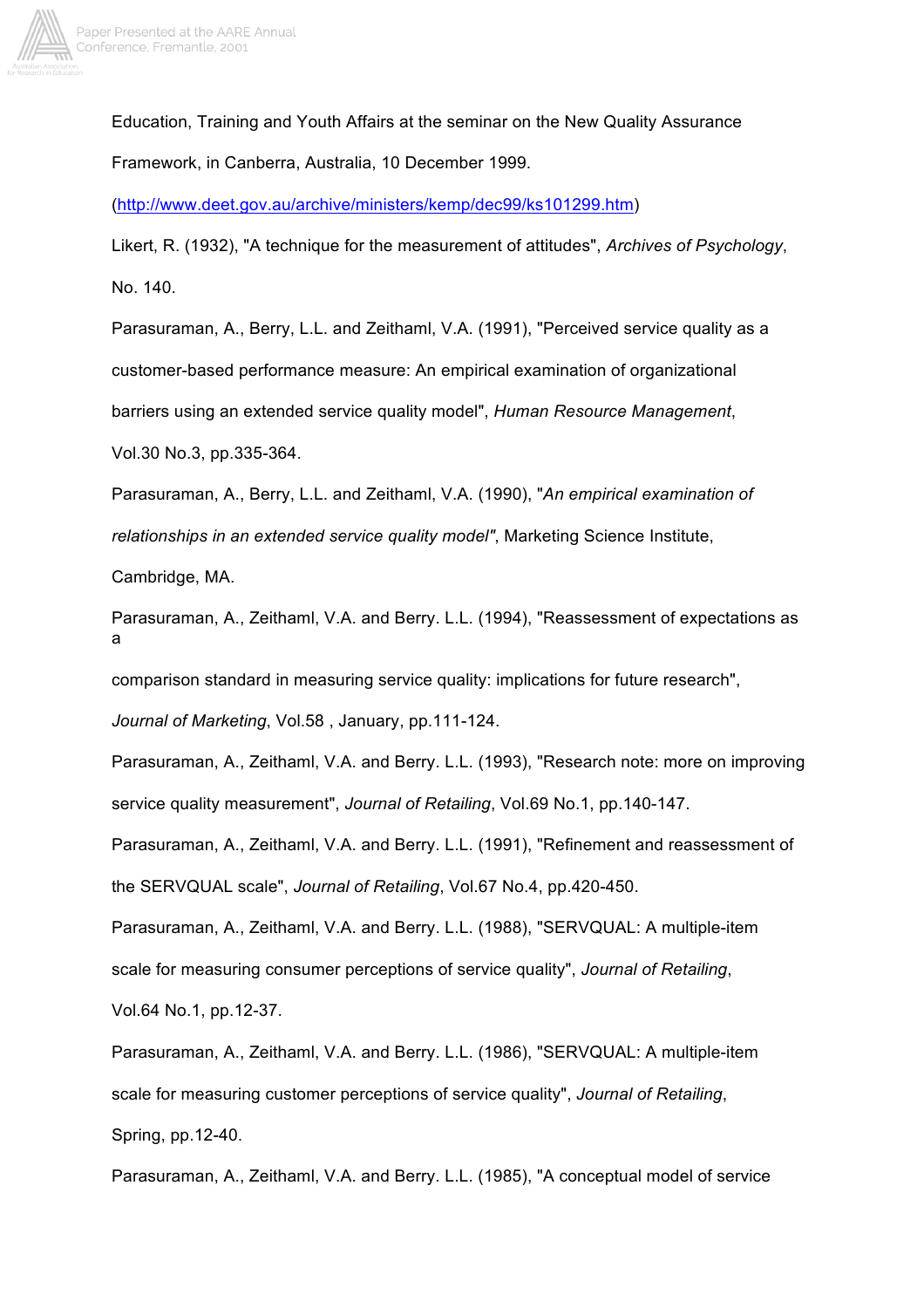

quality and its implications for future research", *Journal of Marketing*, Vol.49 ,

Autumn, pp.41-50.

Pitman, T. (2000), "Perceptions of academics and students as customers: A survey of

administrative staff in higher education", *Journal of Higher Education Policy and*

*Management*, Vol.22 No.2, pp.165-175.

Rasch, G. (1980/1960), *Probabilistic models for intelligence and attainment tests* (expanded

edition), University of Chicago Press, Chicago.

Robson, I. (2000), " 'Them and Us' – General and non-general staff in higher education",

*Journal of Higher Education Policy and Management*, Vol.22 No.2, pp.203-210.

Sharrock, G. (2000), "Why students are not (just) customers (and other reflections on Life

after George)", *Journal of Higher Education Policy and Management*, Vol.22, No.2, pp.149- 164.

Soutar, G. and McNeil, M. (1996), "Measuring service quality in a tertiary institution",

*Journal of Educational Administration*, Vol.34 No.1, pp.72-82.

Steadman, G.T. and Dagwell, R.H. (1990), "A survey of overseas students in Queensland",

*Australian Universities' Review*, Nos.1and 2, pp.59-63.

Styles, I. and Andrich, D. (1993), "Linking the standard and advanced forms of the Raven's

Progressive Matrices in both the pencil-and-paper and computer-adaptive testing formats", *Educational and Psychological Measurement*, Vol.53 No.4, pp.905-925.

Traub, R.E. (1983), "A priori considerations in choosing an item response model", in

R.K.Hambelton (Ed.), *Applications of item response theory*, pp.57-70, Pergamon, New York, NY.

Waugh, R.F. (2001a), "Quality of student experiences at university: A Rasch measurement

model analysis", *Australian Journal of Education*, Vol.45 No.2, pp.181-205

Waugh, R.F. (2001b), "Measuring ideal and real self-concept on the same scale, based on a

multi-faceted, hierarchical model of self-concept", *Educational and Psychological Measurement*, Vol.61, No.1, pp.85-101.

Waugh, R.F. (2000), "Measuring attitudes and behaviours to studying and learning for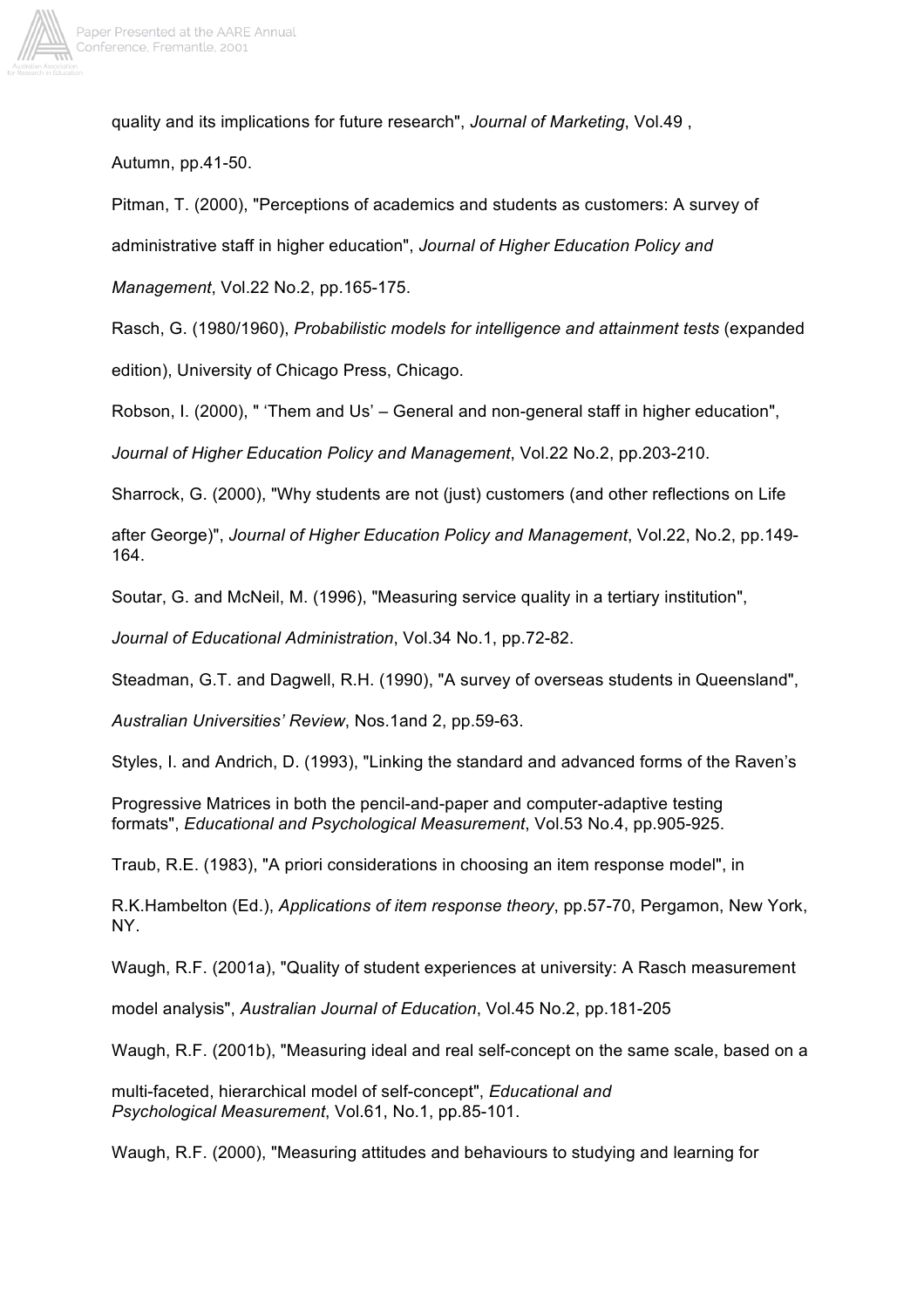

university students: A Rasch measurement model analysis", Paper presented at the

Australian Association for Research in Education at the University of Sydney, December 4-7, 2000.

Waugh, R.F. (1999), "Approaches to studying for students in higher education: A Rasch

measurement model analysis", *British Journal of Educational Psychology*, Vol.69, No.1, pp.63-79.

Waugh, R. (1998a). "A Rasch measurement model analysis of an approaches to studying

inventory for students in higher education". Paper presented at the Latent Trait Theory Conference: Rasch Measurement, held at the University of Western Australia, January 22- 24, 1998

Waugh, R.F. (1998b), "A revised Course Experience Questionnaire for student evaluation of

university courses", Paper presented at the 1998 CEQ Symposium, held at the University of NSW, 28th -30th September 1998,Sydney, Australia, and printed in proceedings, *The Course Experience Questionnaire Symposium 1998*, Hand, T. and Trembath, K. (Eds.), 99/2, pp.61-76, Evaluations and Investigations Programme (DETYA), Canberra.

Wright, B.D. (1985), "Additivity in psychological measurement", in Roskam, E.E. (Ed.),

*Measurement and Personality Assessment*, pp.101-112, Elsevier Science

Publishers, Amsterdam.

Wright, B. and Masters, G. (1982), *Rating scale analysis: Rasch measurement,* MESA Press,

Chicago, IL.

Wright, B. and Masters, G. (1981), *The measurement of knowledge and attitude (Research*

*memorandum No. 30),* University of Chicago, Department of Education,

Statistical Laboratory, Chicago, IL.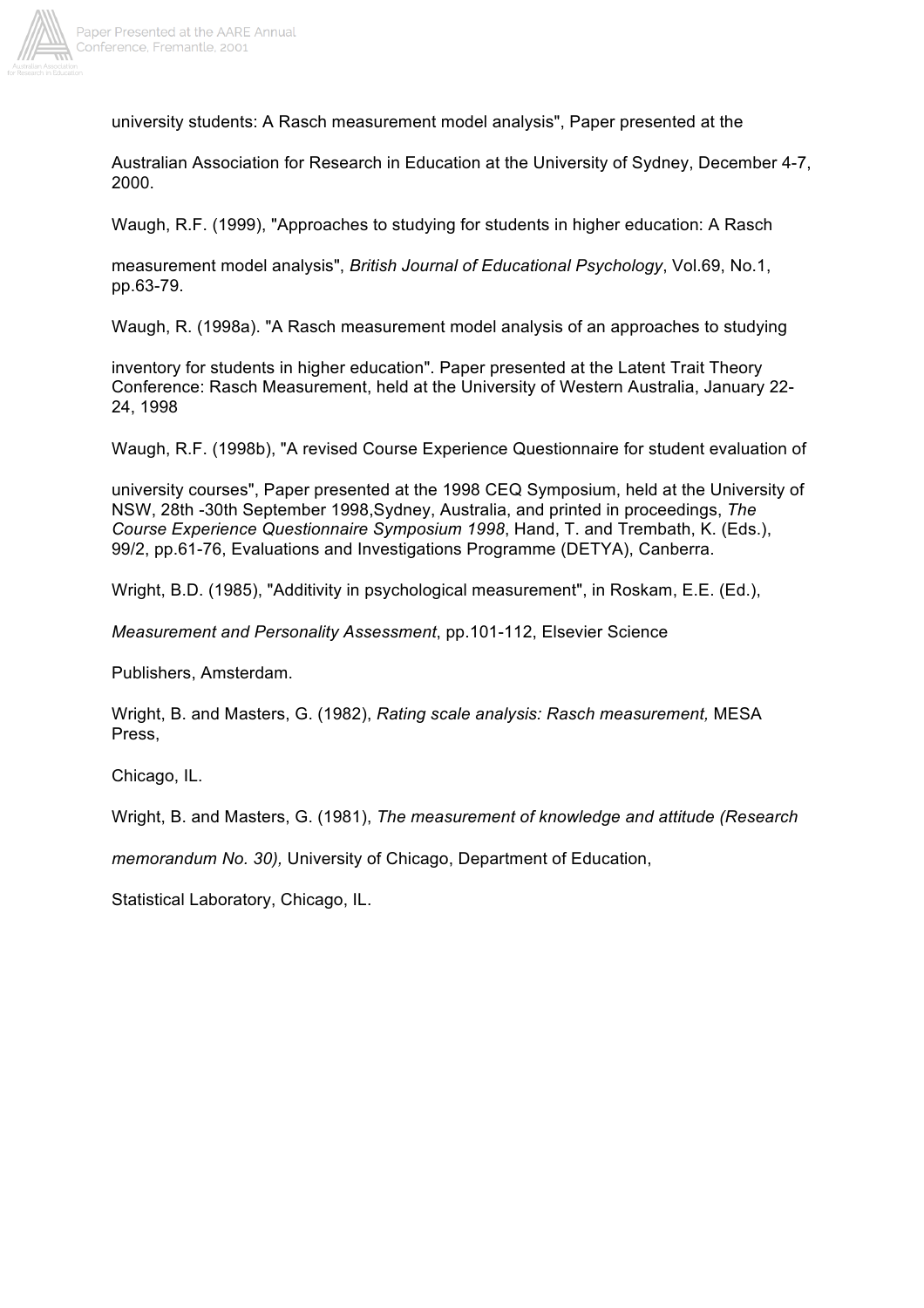

# **APPENDIX**

# **THIS QUESTIONNAIRE IS ANONYMOUS. PLEASE DON'T PUT YOUR NAME OR ANY IDENTIFICATION ON IT.**

# **PLEASE READ THE CONSENT AND COVER PAGE.**

#### **QUESTIONNAIRE: QUALITY OF ADMINISTRATION (to be answered by academics)**

Please rate the 42 items according to the following response format and place a number corresponding to **Ideally, this is what I think my university administration should do**, and **This is what my university administration actually does provide for academic staff,** on the appropriate line opposite each statement:

**On all or nearly all occasions put 4**

**On most occasions put 3**

**On some occasions put 2**

**Rarely or on no occasion put 1**

**Example Items 1-3**

If **you expect your university administration to provide good administrative advice, ideally,** every time, put **4;** and if **you think your university actually provides good administrative advice** some of the time, put **2.**

**Item 1**. Provide good administrative advice. 4 2

-----------------------------------------------------------------------------------------------

**Item no. Item wording Ideally This is**

**this is what what my**

**I think my university**

**university administration**

**administration actually should do does**

----------------------------------------------------------------------------------------------

**Sub-Scale: Reliability and Responsiveness**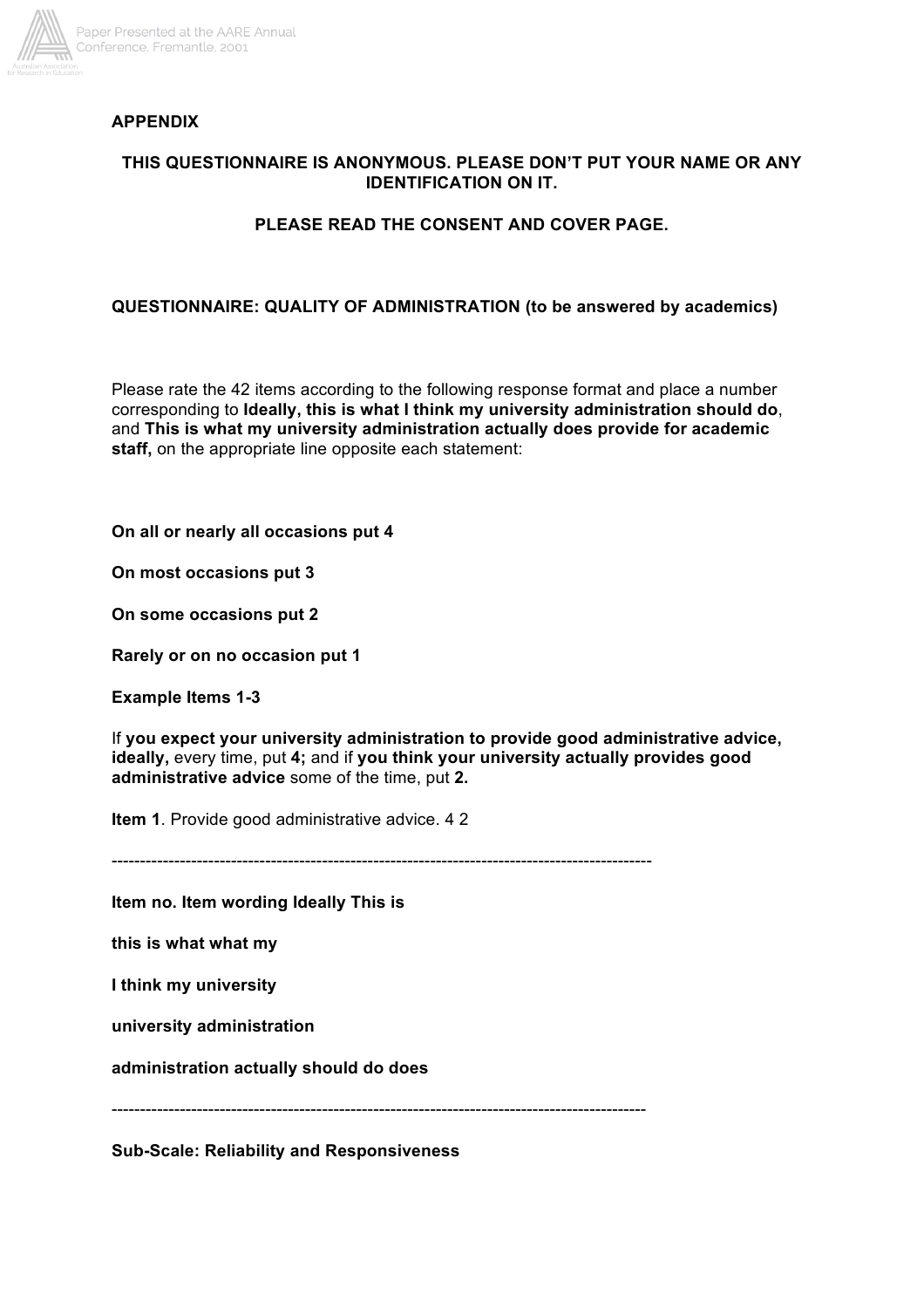

# **Administrative contact with Central (or Faculty) (or School) Management**

2. Provide good administrative advice when

I request it (by telephone or email or mail). --------- ---------

3-4 Return my calls promptly (by telephone or email

or mail) with the correct administrative advice. --------- ---------

5-6 Provide prompt administrative services to me with

the appropriate and error-free paper-work at the

promised time, after I request it. --------- ---------

#### **Provision of Administrative Material by Central (or Faculty) (or School) Management**

7-8 Provide error-free information relating to my

personal leave, travel and research records when

I request them (by telephone or email or mail). --------- ---------

9-10 Provide error-free policy and other documents

(or tells me accurately where to find them)

when I request them. --------- ---------

11-12 Send copies of error-free policy and other

documents to me (by email or mail) by the

time promised. --------- ---------

# **Confident and Dependable Administrative Advice from Central (or Faculty) (or School) Management**

13-14 Provide confident verbal advice in handling

my academic administrative problems. --------- ---------

15-16 Provide dependable and right-the-first-time

advice in handling my academic administrative

problems, when I request it. --------- ---------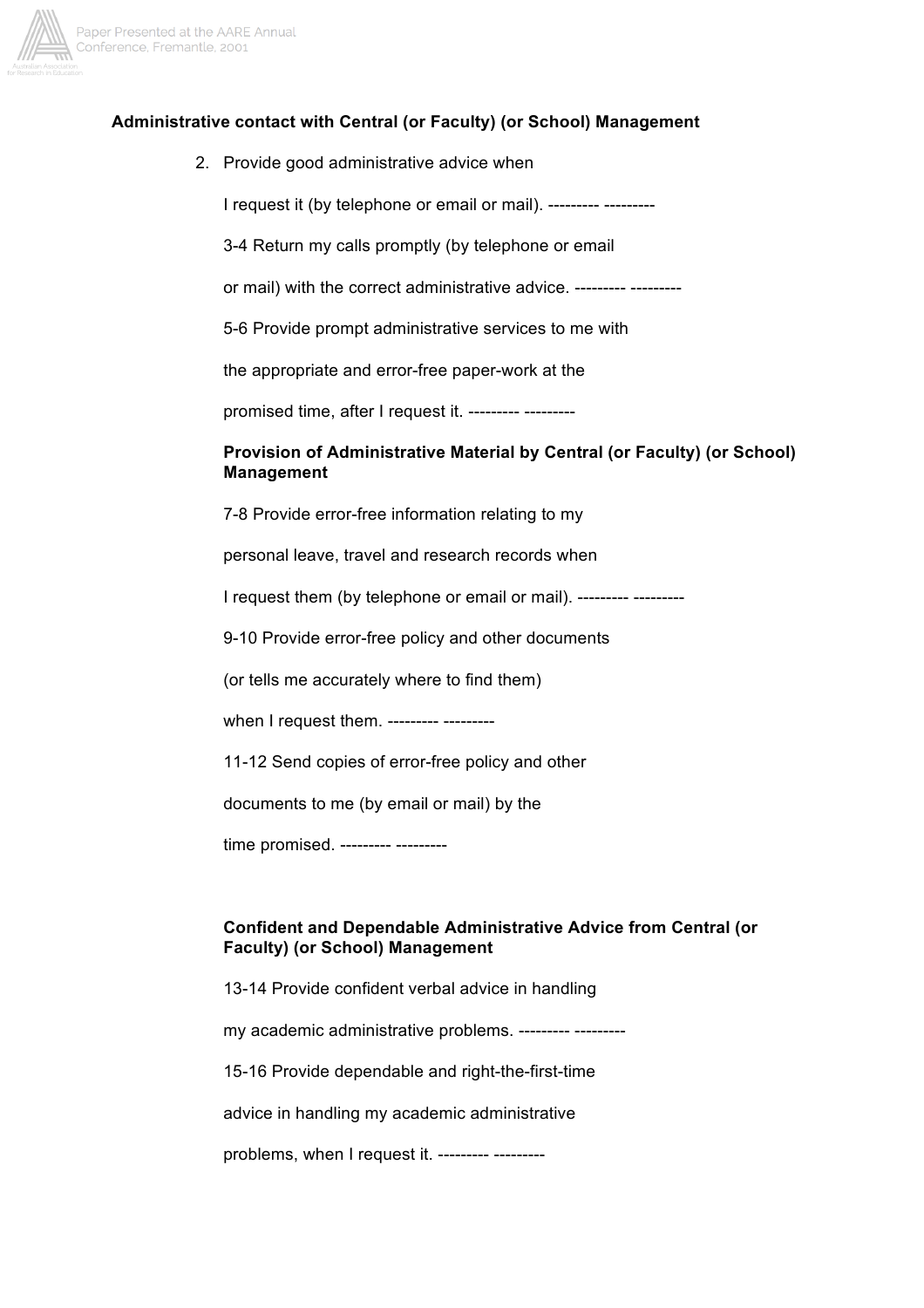

Paper Presented at the AARE Annual<br>Conference, Fremantle, 2001

17-18 Provide dependable, correct and supportive

administrative advice, when helping me with my

administrative problems. --------- ---------

**On all or nearly all occasions put 4**

**On most occasions put 3**

**On some occasions put 2**

**Rarely or on no occasion put 1**

-----------------------------------------------------------------------------------------------

**Item no. Item wording Ideally This is**

**this is what what my**

**I think my university**

**university administration**

**administration actually should do does**

----------------------------------------------------------------------------------------------

# **Advanced Notice of Administrative Changes by Central (or Faculty) (or School) Management**

19-20 Provide advanced notice of changes in administrative

procedures (by email or mail) affecting me. --------- ---------

21-22 Provide advanced notice and a willingness to discuss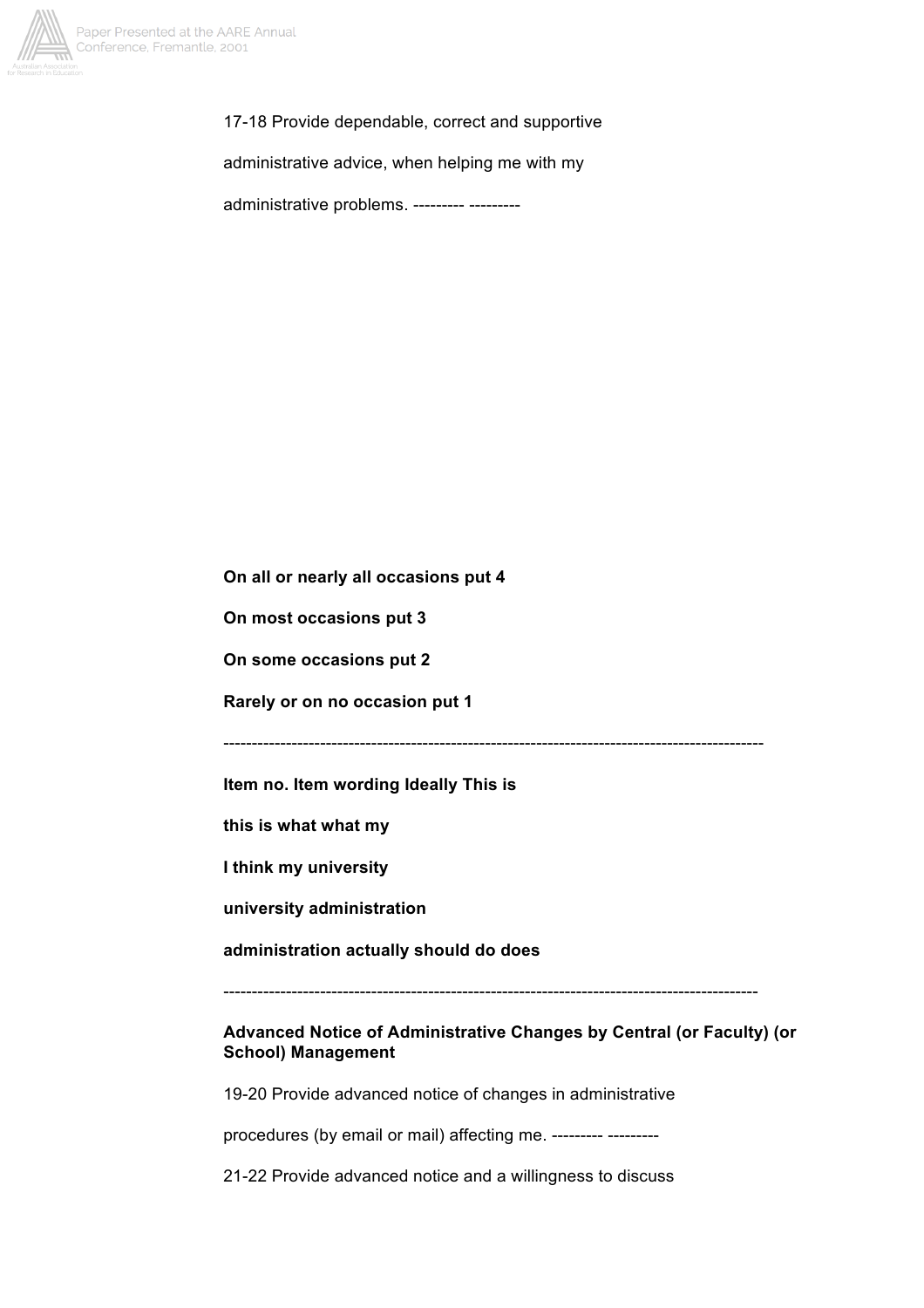

Paper Presented at the AARE Annual<br>Conference, Fremantle, 2001

the changes in administrative procedures with me. --------- ---------

23-24 Provide advanced notice, seek academic input and

is willing to discuss the administrative changes

with me, to help me implement them better. --------- ---------

#### **Sub-Scale: Assurance and Empathy**

#### **Courteous and Confidence in contact with Central (or Faculty) (or School) Management**

25-26 Provide courteous attention to my

administrative queries. --------- ---------

27-28 Provide courteous attention from knowledgeable

administrators that instills confidence in

the administration. --------- ---------

29-30 Provide courteous attention with prompt follow-up

services, as appropriate to my administrative

queries. --------- ---------

#### **Individual and Understanding contact with Central (or Faculty) (or School) Management**

31-32 Provide individual attention to my

administrative queries. --------- ---------

33-34 Provide individual attention, in a caring and

understanding way, to my administrative queries. --------- ---------

35-36 Provide individual and prompt attention from

understanding staff who are always available

during office hours for administrative queries. --------- ---------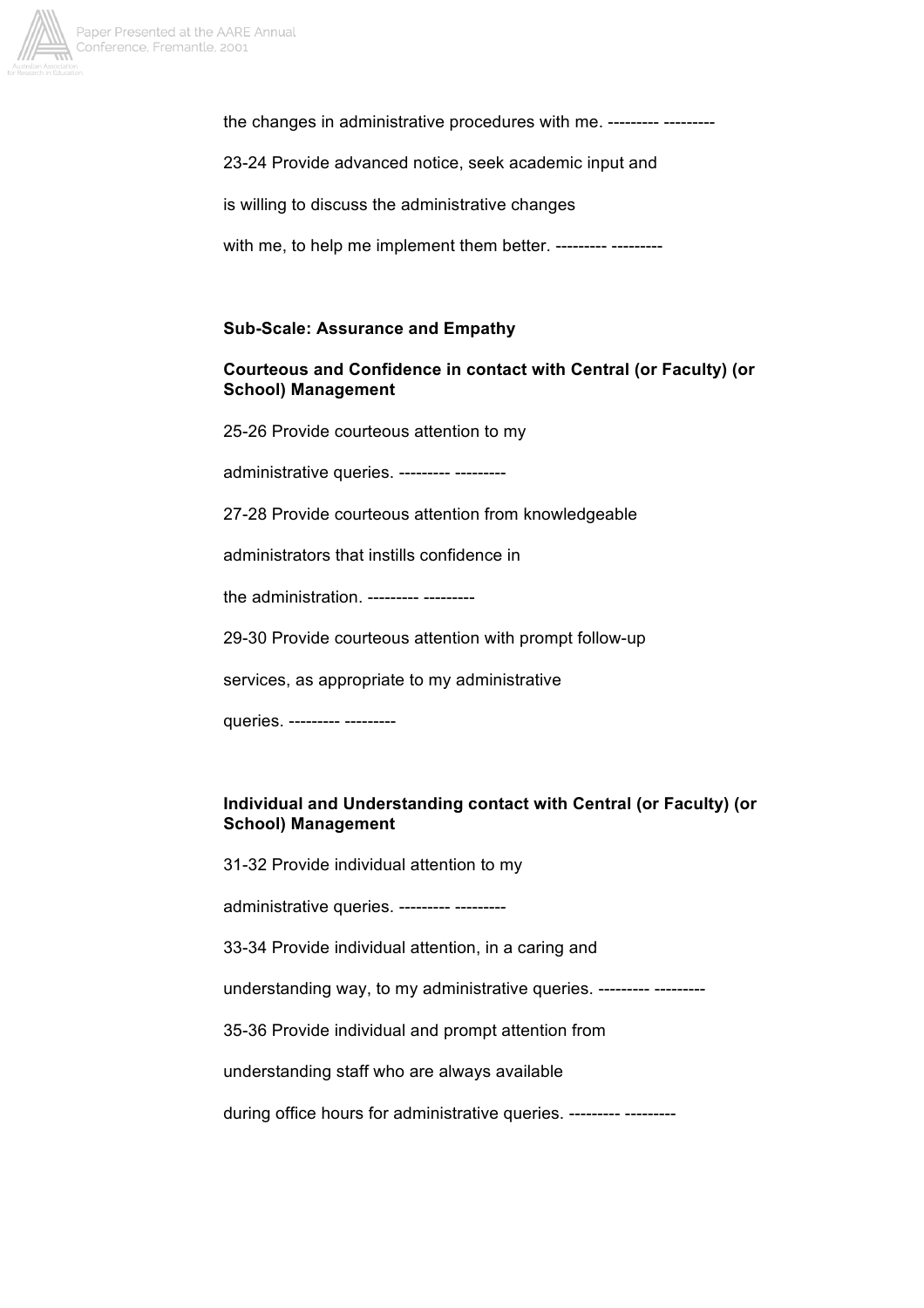

| Paper Presented at the AARE Annual<br>Conference, Fremantle, 2001 |  |
|-------------------------------------------------------------------|--|
|                                                                   |  |

| Feeling Secure: Caring contact with Central (or Faculty) (or School) |
|----------------------------------------------------------------------|
| Management                                                           |

37-38 Provide advice that makes me feel secure in

my administrative transactions. --------- ---------

39-40 Provide advice that makes me feel secure and

confident that my administrative decisions

are correct. --------- ---------

41-42 Provide advice and information that makes me

feel that they care about 'doing a good job'

and have an empathy with academics. --------- ---------

------------------------------------------------------------------------------------------------

Are there reasons, beyond the control of the Faculty and School Management, why they cannot provide any services at the standard required? Please explain briefly.

 $-$ ------------------------------------------------------------------------------------------------ ------------------------------------------------------------------------------------------------ ------------------------------------------------------------------------------------------------ ------------------------------------------------------------------------------------------------

**Thank you for your help in answering this questionnaire. It is appreciated.**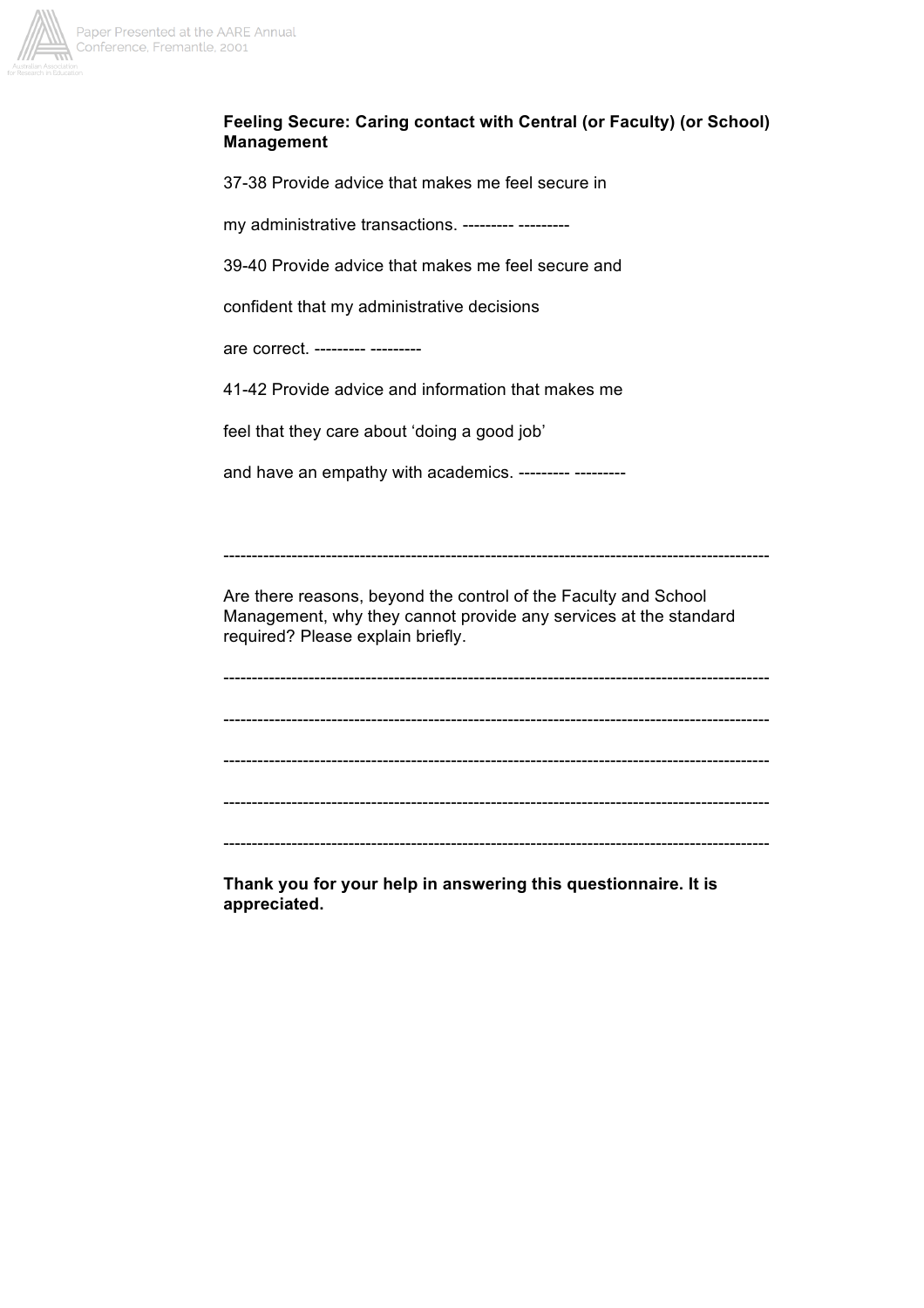

Dimensions of SERVQUAL Definition of dimensions Items Reliability The ability to perform the promised 4 service dependably and accurately Assurance The knowledge and courtesy of employees and 5 their ability to convey trust and confidence Tangibles The appearance of physical facilities, equipment 4 personnel and communication materials Empathy The provision of caring, individualized attention 5 to customers Responsiveness The willingness to help customers and to 4 provide prompt service Figure 1. Dimensions of SERVQUAL Source: Buttle, 1996, p.9

1st Order Aspects 2nd Order Aspects (Operational definition of 1st orders)

Reliability and Responsiveness Administrative Contact (3 stem-items)

Provision of Administrative material (3 stem-items)

Confident and Dependable Administrative advice (3

stem-items)

Advanced Notice of Administrative Changes (3 stem-

items)

Assurance and Empathy Courteous and Confidence in Contact (3 stemitems)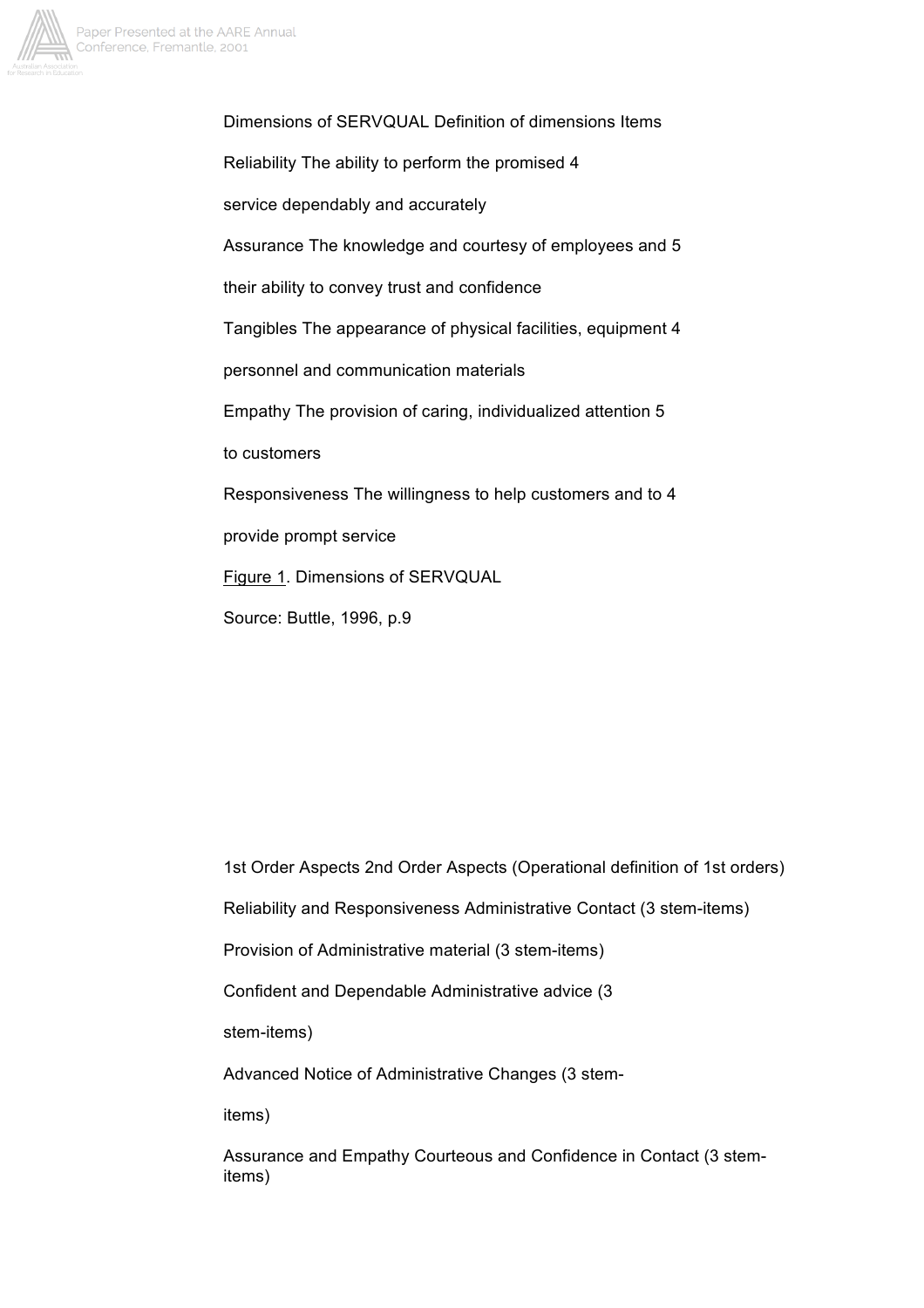

Paper Presented at the AARE Annual Conference, Fremantle, 2001

Individual and Understanding Contact (3 stem-items)

Feeling Secure and Caring Contact (3 stem-items)

Figure 2. Model of Academic Perceptions of Administrative Quality

Note. There are 21 stem-items, each answered in two responses, making 42 items. The two responses are Ideally, this is what I think the university administration should do, and This is what my university administration actually does (see Appendix).

----------------------------------------------------------------------------------------------

#### **QUESTIONNAIRE: QUALITY OF ADMINISTRATION (to be answered by academics)**

Please rate the 42 items according to the following response format and place a number corresponding to **Ideally, this is what I think my university administration should do**, and **This is what my university administration actually does provide for academic staff,** on the appropriate line opposite each statement:

**On all or nearly all occasions put 4**

**On most occasions put 3**

**On some occasions put 2**

**Rarely or on no occasion put 1**

**Example Items 1-3**

If **you expect your university administration to provide good administrative advice, ideally,** every time, put **4;** and if **you think your university actually provides good administrative advice** some of the time, put **2.**

**Item 1**. Provide good administrative advice. 4 2

-----------------------------------------------------------------------------------------------

**Item no. Item wording Ideally This is**

**this is what what my**